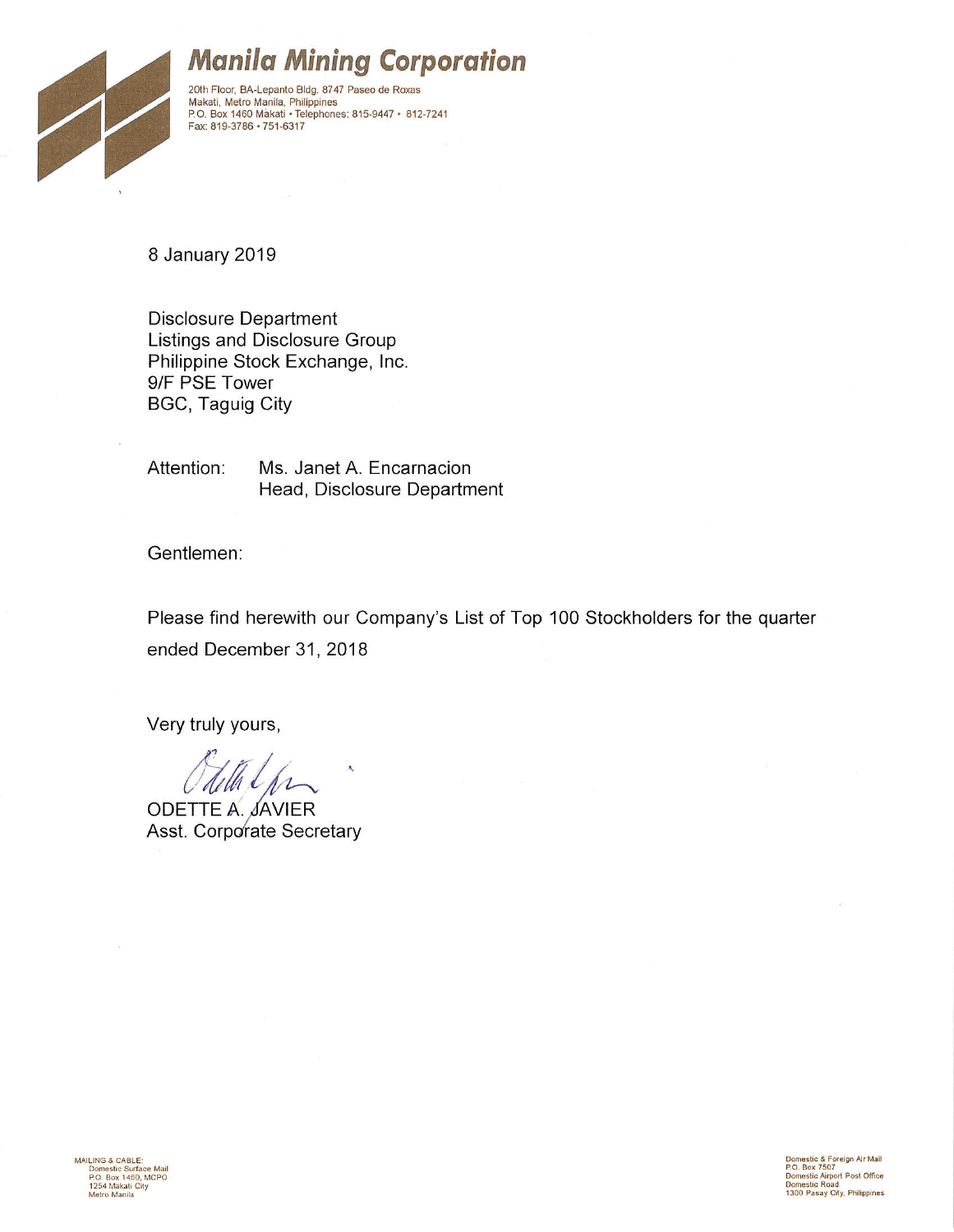| Rank | Name                                  | Holdings                 | Rank   |
|------|---------------------------------------|--------------------------|--------|
| 1    | PCD NOMINEE CORPORATION (FILIPINO)    | 77,882,044,206 50.09%    |        |
| 2    | F. YAP SECURITIES, INC.               | 32, 290, 372, 946 20.77% |        |
| 3    | LEPANTO CONSOLIDATED MINING COMPANY   | 20,479,027,104 13.17%    |        |
| 4    | PAULINO YAP                           | 1,955,669,495 01.26%     |        |
| 5    | BRYAN YAP                             | 1,945,977,139 01.25%     |        |
| 6    | CHRISTINE YAP                         | 1,861,557,111 01.20%     |        |
| 7    | LEPANTO INVESTMENT & DEV. CORPORATION | 1,481,975,190 00.95%     |        |
| 8    | EMMA YAP                              | 1,478,067,401 00.95%     |        |
| 9    | PATRICK RESOURCES CORPORATION         | 1,301,152,163 00.84%     |        |
| 10   | PAUL YAP JR.                          | 1, 113, 677, 703 00. 72% |        |
| 11   | CHRISTINE KAREN YAP                   | 886, 334, 939 00.57%     |        |
| 12   | CORONET PROPERTY HOLDINGS CORP        | 833,093,546 00.54%       |        |
| 13   | A/C -CKY FYSI                         | 754,994,507 00.49%       |        |
| 14   | VENTURA RESOURCES CORPORATION         | 718,565,954 00.46%       |        |
| 15   | ZAMCORE RESOURCES CORPORATION         | 707,395,421 00.45%       |        |
| 16   | LINDSAY RESOURCES CORPORATION         | 651, 542, 763 00.42%     |        |
| 17   | $A/C$ B.Y. FYSI                       | 524, 193, 274 00.34%     |        |
| 18   | ARLENE K. YAP                         | 457,065,671 00.29%       |        |
| 19   | DAVID GO SECURITIES CORP.             | 436,519,534 00.28%       |        |
| 20   | SHIPSIDE, INC.                        | 360,082,672 00.23%       |        |
| 21   | PACITA YAP                            | 351,786,420 00.23%       |        |
| 22   | FAUSTO R. PREYSLER JR.                | 345,842,696 00.22%       |        |
| 23   | F. YAP SECURITIES, INC. (PCD)         | 337,240,974 00.22%       |        |
| 24   | ANNABELLE K. YAP                      | 330,939,900 00.21%       |        |
| 25   | LUCIO W. YAN                          | 302,100,000              | 00.19% |
| 26   | LEONARD RESOURCES CORP.               | 236,299,716 00.15%       |        |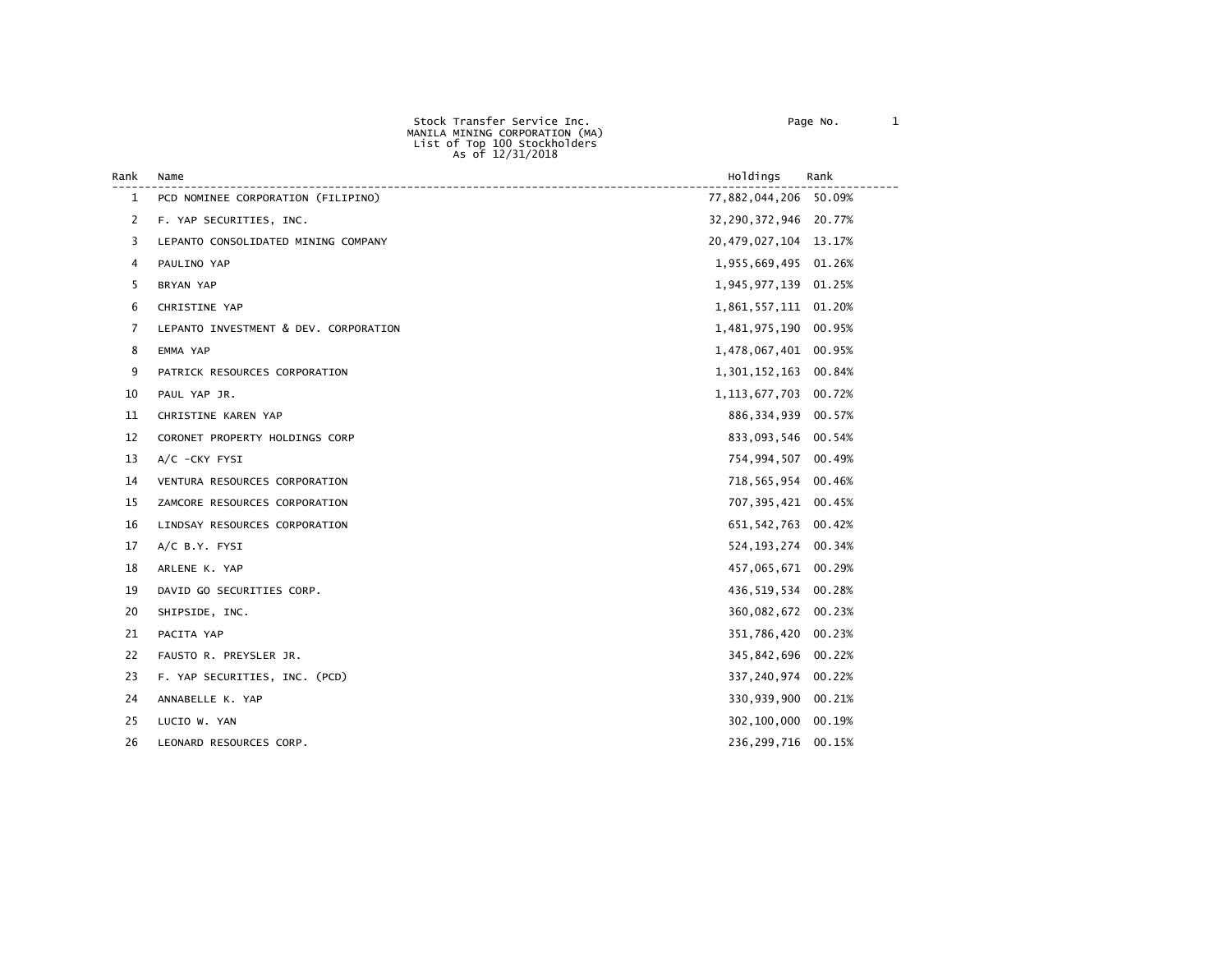| Rank | Name                             | Holdings             | Rank   |
|------|----------------------------------|----------------------|--------|
| 27   | WILLIAM HOW                      | 220,500,000          | 00.14% |
| 28   | HIGHLAND SECURITIES, INC.        | 210,023,669          | 00.14% |
| 29   | F Y S I ACCOUNT NO. CKY          | 196, 918, 381 00.13% |        |
| 30   | PL LIM INVESTMENTS, INC.         | 180,000,000          | 00.12% |
| 31   | ABIGAIL RESOURCES CORP.          | 154,729,479          | 00.10% |
| 32   | CRESENCIO YAP                    | 152,817,233 00.10%   |        |
| 33   | FELIPE YAP                       | 140, 155, 975        | 00.09% |
| 34   | CP EQUITIES CORPORATION          | 140,000,000          | 00.09% |
| 35   | HORACIO RODRIGUEZ                | 113,664,029          | 00.07% |
| 36   | F. YAP SECURITIES, INC. A/C 3305 | 112,568,859 00.07%   |        |
| 37   | F. YAP SECURITIES, INC. A/C 4035 | 112,568,859          | 00.07% |
| 38   | AMELITA CHUA                     | 100,000,000          | 00.06% |
| 39   | BRAIN FOUNDATION OF THE PHILS.   | 77,286,489           | 00.05% |
| 40   | ARACELI A. MACARAIG              | 69,260,000           | 00.04% |
| 41   | DENIS PEREZ                      | 66,678,540 00.04%    |        |
| 42   | LUCIO W. YAN &/OR CLARA Y. YAN   | 64,044,944           | 00.04% |
| 43   | DORCAS ANN O. HO                 | 64,044,943           | 00.04% |
| 44   | KATERINA TANYA B. PEREZ          | 63,459,000           | 00.04% |
| 45   | CHARLENE DENISE B. PEREZ         | 62,051,175           | 00.04% |
| 46   | MA. CYMBELINE B. PEREZ           | 60,768,000           | 00.04% |
| 47   | JANICE C. SY                     | 54, 382, 022         | 00.03% |
| 48   | WILFREDO C. UY                   | 51,235,955           | 00.03% |
| 49   | ALBERTO MENDOZA                  | 46,844,045           | 00.03% |
| 50   | JESSAMYN DESIREE B. PEREZ        | 45,585,000           | 00.03% |
| 51   | NECISTO SYTENGCO                 | 44,280,000           | 00.03% |
| 52   | MAGDALENO B. ALBARRACIN JR.      | 43,230,336           | 00.03% |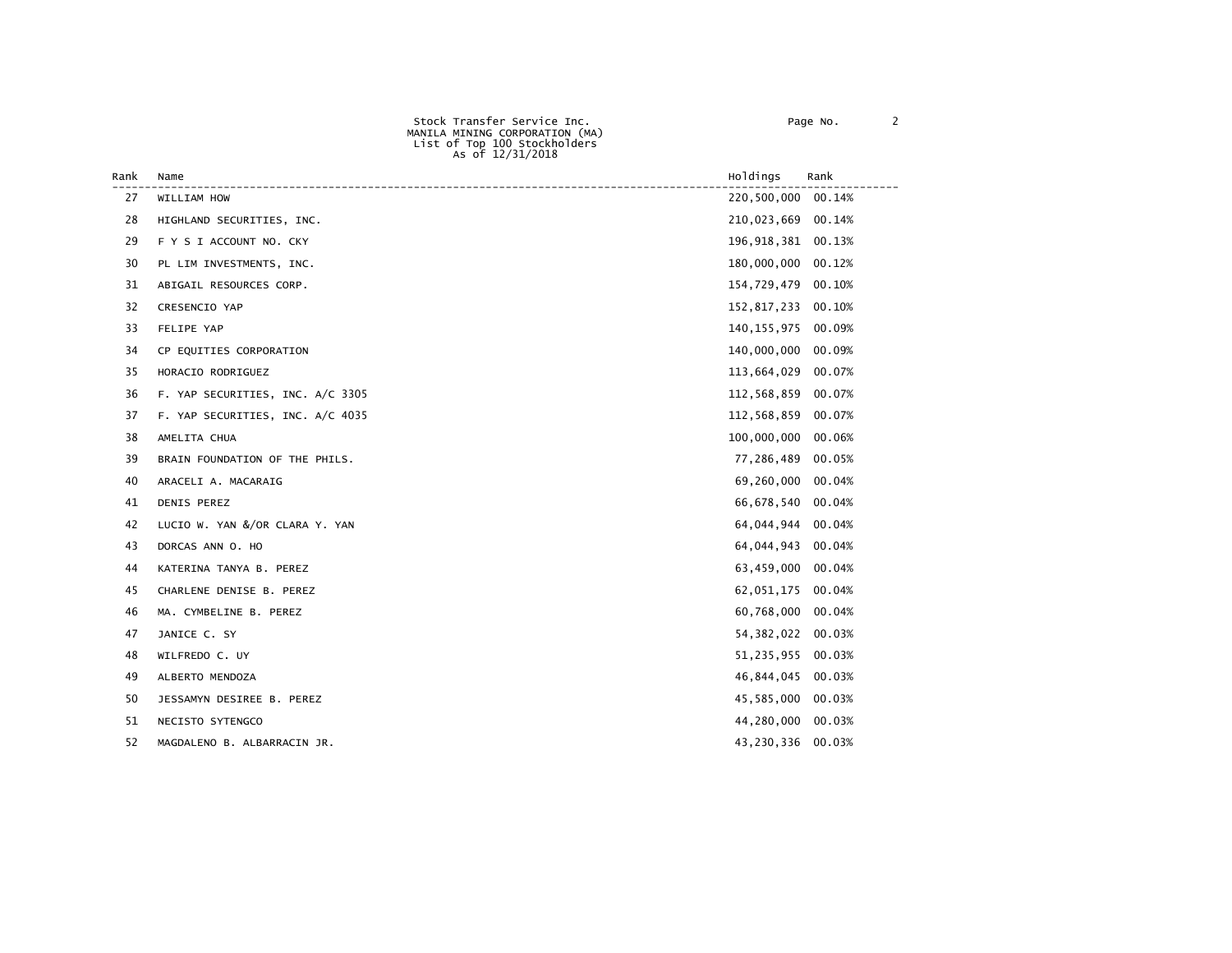| Rank | Name                                     | Holdings          | Rank   |
|------|------------------------------------------|-------------------|--------|
| 53   | BERCK Y. CHENG                           | 42,000,000        | 00.03% |
| 54   | MA. CYMBELINE PEREZ                      | 40,564,704        | 00.03% |
| 55   | CHARLENE DENISE PEREZ                    | 40, 113, 364      | 00.03% |
| 56   | KATERINE TANYA PEREZ                     | 39,174,817        | 00.03% |
| 57   | ANSALDO, GODINEZ & CO., INC.             | 38,917,544        | 00.03% |
| 58   | WILLIAM RAGOS ENRILE II                  | 38,426,966        | 00.02% |
| 59   | BLUE RIDGE MINERAL CORP.                 | 38,400,000        | 00.02% |
| 60   | FLORENTINA BANEZ                         | 34,209,289        | 00.02% |
| 61   | BENJAMIN ADAPON                          | 31,752,000        | 00.02% |
| 62   | CATHAY SECURITIES CO., INC. A/C NO. 1358 | 31, 531, 760      | 00.02% |
| 63   | SOCIAL SECURITY SYSTEM                   | 31, 337, 073      | 00.02% |
| 64   | WILLY O. DIZON OR NENE C. DIZON          | 29,740,446        | 00.02% |
| 65   | MERCANTILE INSURANCE CO., INC.           | 28,700,000        | 00.02% |
| 66   | ARTEMIO F. DISINI                        | 27,219,910        | 00.02% |
| 67   | JOAQUIN MA. TAMANO                       | 26,460,000        | 00.02% |
| 68   | TERESO C. TAN                            | 25,000,000        | 00.02% |
| 69   | ROGELIO CHUA                             | 24,246,741        | 00.02% |
| 70   | BERNARDO A. FRIANEZA                     | 24,067,802        | 00.02% |
| 71   | KEYSER MERCANTILE CO., INC.              | 23,814,000        | 00.02% |
| 72   | EDGAR A. RAGASA                          | 20,872,552 00.01% |        |
| 73   | CATHAY SECURITIES CO., INC. A/C NO. 1868 | 20,580,000        | 00.01% |
| 74   | OF SANTO TOMAS UNIVERSITY                | 20,580,000        | 00.01% |
| 75   | GUILD SECURITIES INC.                    | 20,564,000        | 00.01% |
| 76   | FLORA NG SIU KHENG                       | 20,000,000        | 00.01% |
| 77   | MANUEL J. RAMOS                          | 18,726,592        | 00.01% |
| 78   | HERITAGE PROPERTIES, INC.                | 18,425,880        | 00.01% |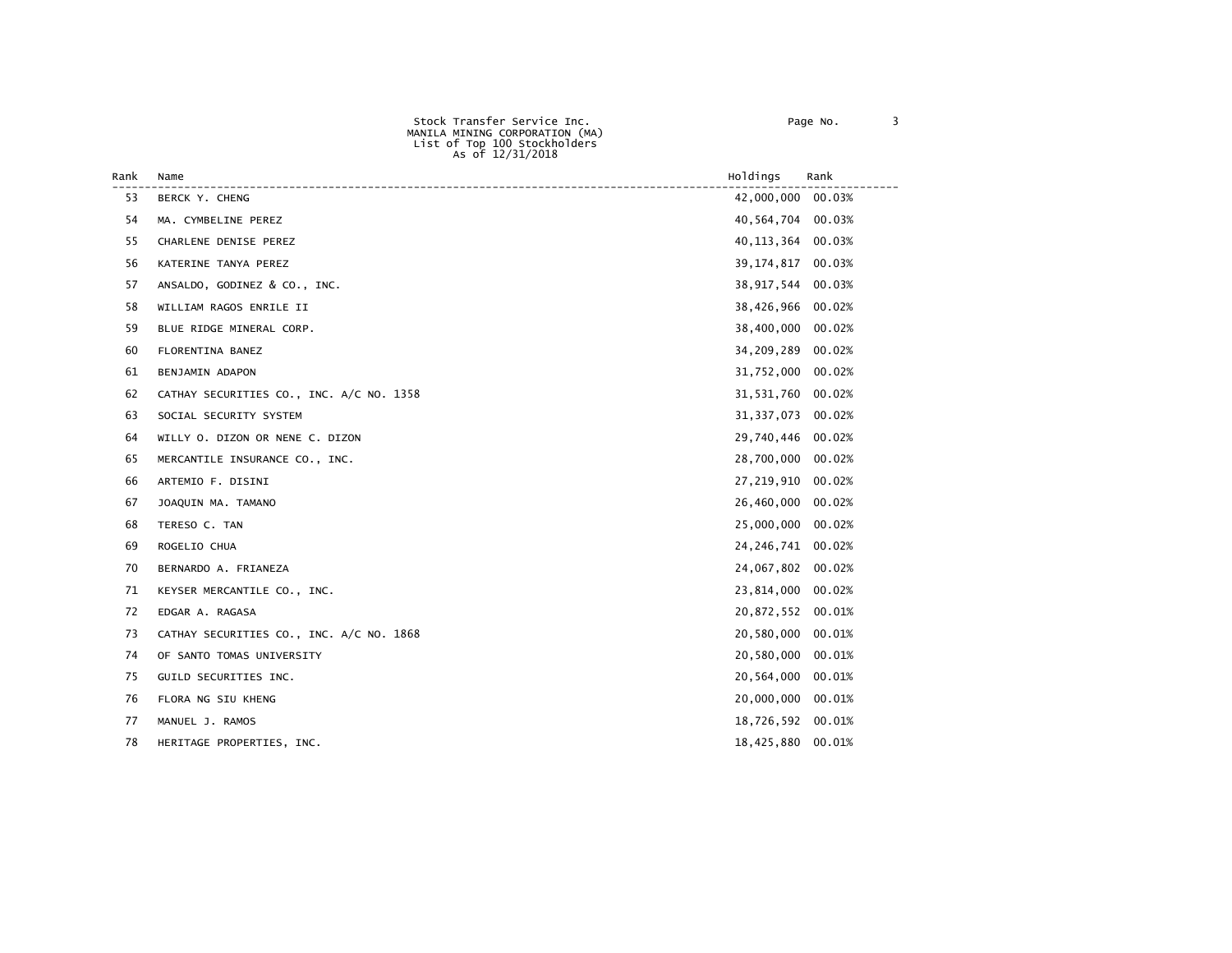| Rank | Name                                                     | Holdings          | Rank   |
|------|----------------------------------------------------------|-------------------|--------|
| 79   | ELITE INVESTMENT CORPORATION                             | 17,551,800        | 00.01% |
| 80   | WHITE ELEPHANTS, INC.                                    | 17,500,000        | 00.01% |
| 81   | QUALITY INVESTMENTS & SECS. CORP. A/C #017003            | 16,880,000        | 00.01% |
| 82   | LIBERATO P. LAYUG                                        | 16,651,685 00.01% |        |
| 83   | JULIA K. REGINA ANGELA K. DE LA CRUZ DE LA CRUZ OR MARIA | 16,561,593        | 00.01% |
| 84   | LUISA CO LI                                              | 16,320,000        | 00.01% |
| 85   | ERLINDA M. OLEDAN                                        | 15, 123, 214      | 00.01% |
| 86   | ROMEO N. YAP                                             | 15,000,000        | 00.01% |
| 87   | SHIN TIU                                                 | 15,000,000        | 00.01% |
| 88   | WILLIAM T. ENRILE                                        | 15,000,000        | 00.01% |
| 89   | FRANCISCO ONG                                            | 14,700,000        | 00.01% |
| 90   | CATHERINE CHOA                                           | 13,933,773 00.01% |        |
| 91   | ALVIN TAN UNJO                                           | 13,930,708        | 00.01% |
| 92   | JOSE Z. OLEDAN                                           | 13,188,727        | 00.01% |
| 93   | <b>BERNARD CHU</b>                                       | 12,936,000        | 00.01% |
| 94   | A. ANGEL S. TANJANGCO                                    | 12,880,000        | 00.01% |
| 95   | ALLEN JESSE C. MANGAOANG                                 | 12,808,989        | 00.01% |
| 96   | THE SOLID GUARANTY, INC.                                 | 12,642,000        | 00.01% |
| 97   | DANILO G. BAUTISTA                                       | 12,502,755        | 00.01% |
| 98   | OSLO INVESTMENT CORPORATION                              | 12,452,881        | 00.01% |
| 99   | CONCHITA YAP                                             | 12,296,200        | 00.01% |
| 100  | RICARDO CASTANEDA                                        | 11,861,000        | 00.01% |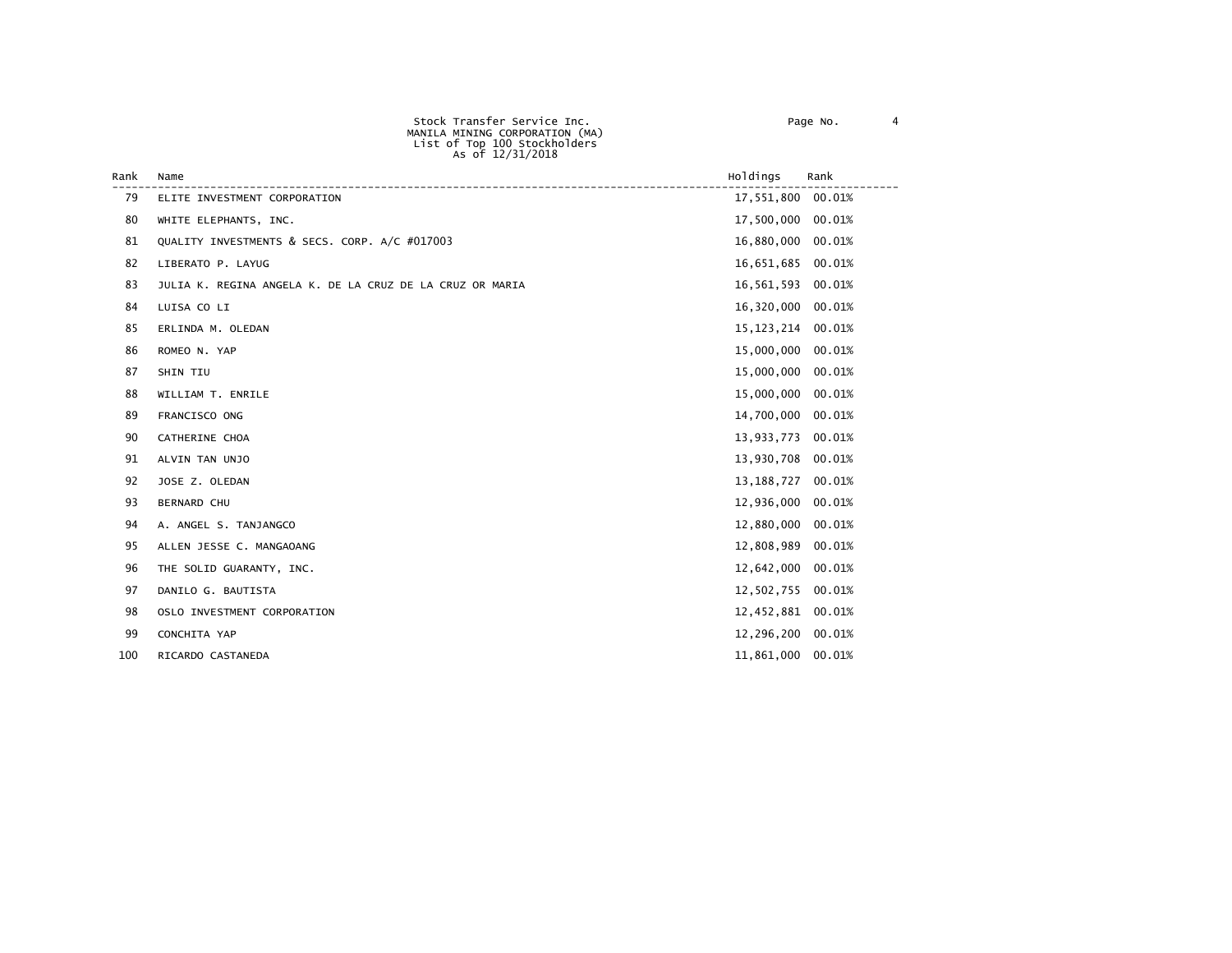|      |      | Stock Transfer Service Inc.<br>MANILA MINING CORPORATION (MA)<br>List of Top 100 Stockholders<br>As of 12/31/2018 | Page No.         |  |
|------|------|-------------------------------------------------------------------------------------------------------------------|------------------|--|
| Rank | Name |                                                                                                                   | Holdings<br>Rank |  |
|      |      | Total Top 100 Shareholders: 153,743,762,143 98.88%                                                                |                  |  |
|      |      | Total Outstanding Shares 155,479,944,728                                                                          | --------------   |  |

===============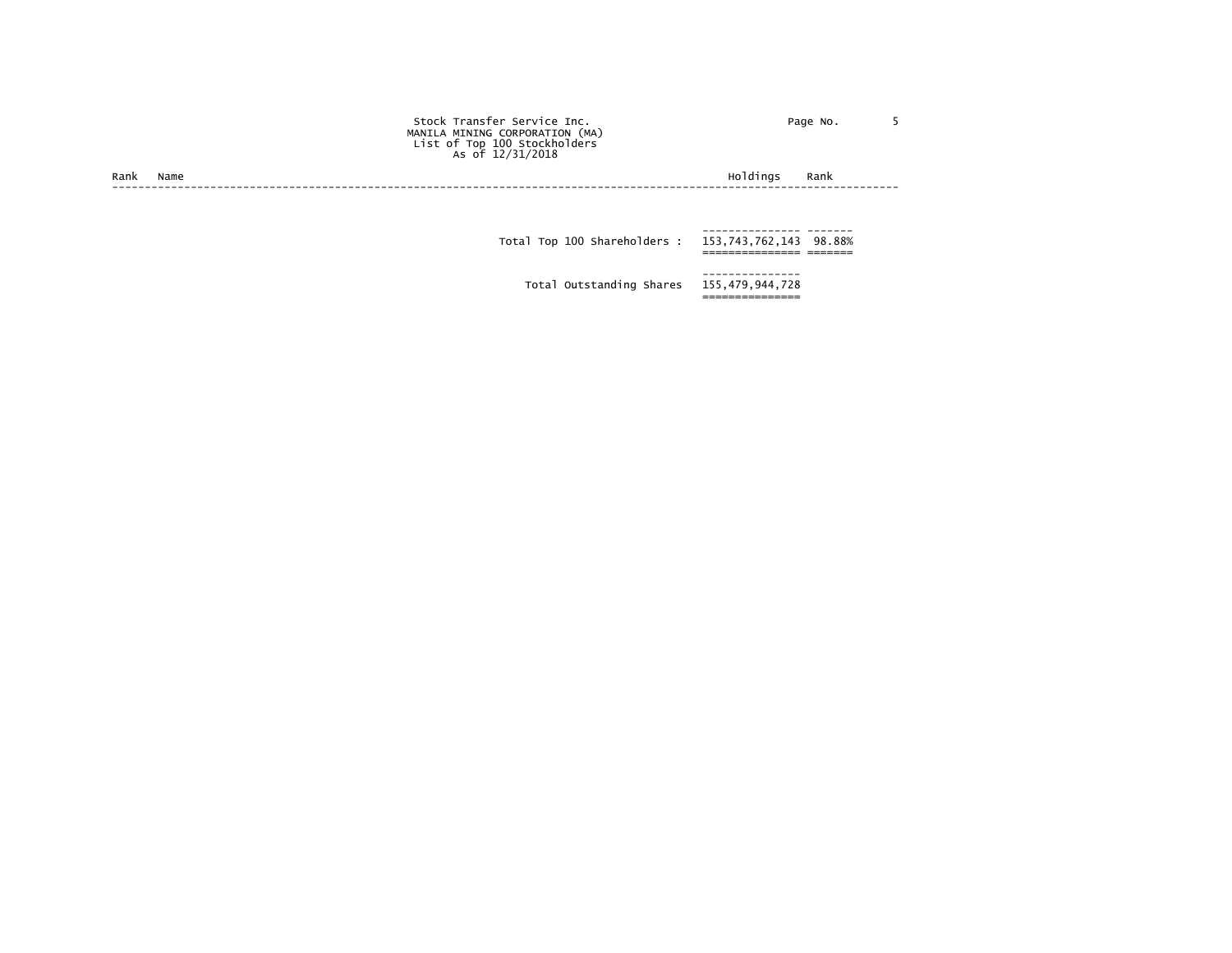## **BENEFICIAL OWNER REPORT**

Company Code - MA000000000 & Company Name - MANILA MINING A

Business Date: December 28, 2018

| <b>BPNAME</b>                                    | <b>HOLDINGS</b> |
|--------------------------------------------------|-----------------|
| UPCC SECURITIES CORP.                            | 115,078,325     |
| A & A SECURITIES, INC.                           | 284,945,214     |
| <b>ABACUS SECURITIES CORPORATION</b>             | 4,929,510,935   |
| PHILSTOCKS FINANCIAL INC                         | 3,052,390,811   |
| A. T. DE CASTRO SECURITIES CORP.                 | 69,594,048      |
| ALPHA SECURITIES CORP.                           | 16,690,045      |
| BA SECURITIES, INC.                              | 51,145,781      |
| AP SECURITIES INCORPORATED                       | 2,261,107,787   |
| ANSALDO, GODINEZ & CO., INC.                     | 218,718,422     |
| AB CAPITAL SECURITIES, INC.                      | 4,866,341,766   |
| SARANGANI SECURITIES, INC.                       | 3,155,841       |
| SB EQUITIES, INC.                                | 1,494,631,401   |
| ASIA PACIFIC CAPITAL EQUITIES & SECURITIES CORP. | 65,166,589      |
| ASIASEC EQUITIES, INC.                           | 4,448,451,157   |
| <b>ASTRA SECURITIES CORPORATION</b>              | 942,248,317     |
| CHINA BANK SECURITIES CORPORATION                | 650,700         |
| BELSON SECURITIES, INC.                          | 479,074,993     |
| BENJAMIN CO CA & CO., INC.                       | 9,311,144       |
| B. H. CHUA SECURITIES CORPORATION                | 443,178,242     |
| JAKA SECURITIES CORP.                            | 21,042,117      |
| <b>BPI SECURITIES CORPORATION</b>                | 1,513,235,203   |
| CAMPOS, LANUZA & COMPANY, INC.                   | 60,822,704      |
| SINCERE SECURITIES CORPORATION                   | 543,975,955     |
| CENTURY SECURITIES CORPORATION                   | 2,123,122       |
| <b>BDO NOMURA SECURITIES INC</b>                 | 137, 347, 327   |
| CITISECURITIES, INC.                             | 510,056,304     |
| VSEC.COM, INC.                                   | 10,000,000      |
| TRITON SECURITIES CORP.                          | 869,257,817     |
| <b>IGC SECURITIES INC.</b>                       | 276,296,602     |
| <b>CUALOPING SECURITIES CORPORATION</b>          | 60,250          |
| DBP-DAIWA CAPITAL MARKETS PHILPPINES, INC.       | 10,260,979      |
| DAVID GO SECURITIES CORP.                        | 1,277,409,373   |
| DIVERSIFIED SECURITIES, INC.                     | 177,250,287     |
| E. CHUA CHIACO SECURITIES, INC.                  | 670,393,946     |
| EQUITABLE SECURIITES (PHILS.) INC.               | 1,605,375       |
| EAST WEST CAPITAL CORPORATION                    | 70,000          |
| EASTERN SECURITIES DEVELOPMENT CORPORATION       | 1,336,897,357   |
| EQUITIWORLD SECURITIES, INC.                     | 345,131,767     |
| EVERGREEN STOCK BROKERAGE & SEC., INC.           | 924,514,445     |
| FIRST ORIENT SECURITIES, INC.                    | 11,513,819      |
| FIRST INTEGRATED CAPITAL SECURITIES, INC.        | 133,000,000     |
| F. YAP SECURITIES, INC.                          | 901,963,030     |
| AURORA SECURITIES, INC.                          | 15,104,524      |
| GLOBALINKS SECURITIES & STOCKS, INC.             | 358,297,057     |
| JSG SECURITIES, INC.                             | 210,201,167     |
| <b>GOLDSTAR SECURITIES, INC.</b>                 | 199,140,447     |
| GUILD SECURITIES, INC.                           | 275,952,673     |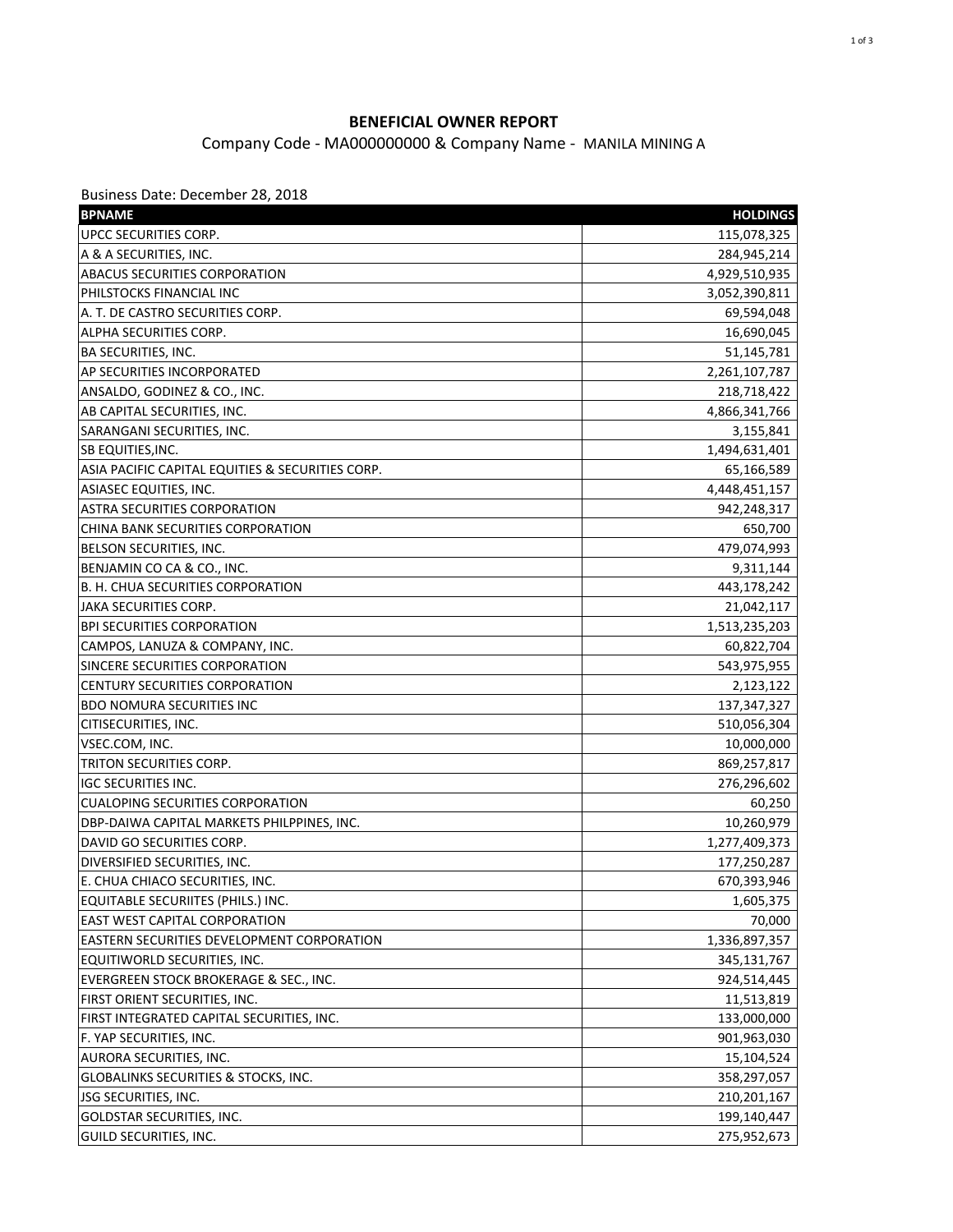| <b>BPNAME</b>                                     | <b>HOLDINGS</b> |
|---------------------------------------------------|-----------------|
| HDI SECURITIES, INC.                              | 2,469,217,416   |
| H. E. BENNETT SECURITIES, INC.                    | 35,152,514      |
| HK SECURITIES, INC.                               | 29,824          |
| I. ACKERMAN & CO., INC.                           | 11,203,764      |
| I. B. GIMENEZ SECURITIES, INC.                    | 143,375,166     |
| <b>INVESTORS SECURITIES, INC,</b>                 | 347, 313, 151   |
| IMPERIAL, DE GUZMAN, ABALOS & CO., INC.           | 88,765,508      |
| INTRA-INVEST SECURITIES, INC.                     | 144,263,576     |
| ASIAN CAPITAL EQUITIES, INC.                      | 3,966,400       |
| J.M. BARCELON & CO., INC.                         | 10,608,079      |
| VALUE QUEST SECURITIES CORPORATION                | 8,770,224       |
| <b>STRATEGIC EQUITIES CORP.</b>                   | 25,843,642      |
| LARRGO SECURITIES CO., INC.                       | 1,054,280,157   |
| LOPEZ, LOCSIN, LEDESMA & CO., INC.                | 8,875,091       |
| LUCKY SECURITIES, INC.                            | 533,647,976     |
| LUYS SECURITIES COMPANY, INC.                     | 316,711,909     |
| <b>MANDARIN SECURITIES CORPORATION</b>            | 368,811,088     |
| MARINO OLONDRIZ Y CIA                             | 1               |
| COL Financial Group, Inc.                         | 5,345,770,962   |
| DA MARKET SECURITIES, INC.                        | 54,147,186      |
| MERCANTILE SECURITIES CORP.                       | 550,111,935     |
| MERIDIAN SECURITIES, INC.                         | 1,485,551,432   |
| MDR SECURITIES, INC.                              | 443,863,320     |
| DEUTSCHE REGIS PARTNERS, INC.                     | 8,016,023       |
| MOUNT PEAK SECURITIES, INC.                       | 6,486,595       |
| NEW WORLD SECURITIES CO., INC.                    | 228,874,416     |
| NIEVES SECURITIES, INC.                           | 4,730,336       |
| OPTIMUM SECURITIES CORPORATION                    | 218,109,858     |
| RCBC SECURITIES, INC.                             | 127,190,841     |
| PAN ASIA SECURITIES CORP.                         | 54,919,858      |
| PAPA SECURITIES CORPORATION                       | 873,928,601     |
| MAYBANK ATR KIM ENG SECURITIES, INC.              | 739,647,867     |
| PLATINUM SECURITIES, INC.                         | 10,850,509      |
| PNB SECURITIES, INC.                              | 91,667,113      |
| PREMIUM SECURITIES, INC.                          | 236,377,519     |
| <b>PRYCE SECURITIES, INC.</b>                     | 310,863         |
| SALISBURY BKT SECURITIES CORPORATION              | 120,872,562     |
| QUALITY INVESTMENTS & SECURITIES CORPORATION      | 2,372,240,244   |
| R & L INVESTMENTS, INC.                           | 121,278,784     |
| ALAKOR SECURITIES CORPORATION                     | 156,269,242     |
| R. COYIUTO SECURITIES, INC.                       | 748,161,054     |
| REGINA CAPITAL DEVELOPMENT CORPORATION            | 921,520,258     |
| R. NUBLA SECURITIES, INC.                         | 176,532,478     |
| AAA SOUTHEAST EQUITIES, INCORPORATED              | 173,643,595     |
| R. S. LIM & CO., INC.                             | 414,356,844     |
| RTG & COMPANY, INC.                               | 201,115,762     |
| S.J. ROXAS & CO., INC.                            | 20,272,357      |
| SECURITIES SPECIALISTS, INC.                      | 1,301,908       |
| FIDELITY SECURITIES, INC.                         | 88,279,612      |
| SUMMIT SECURITIES, INC.                           | 223,007,231     |
| STANDARD SECURITIES CORPORATION                   | 207,305,351     |
| TANSENGCO & CO., INC.                             | 308,192,230     |
| THE FIRST RESOURCES MANAGEMENT & SECURITIES CORP. | 274,514,420     |
|                                                   |                 |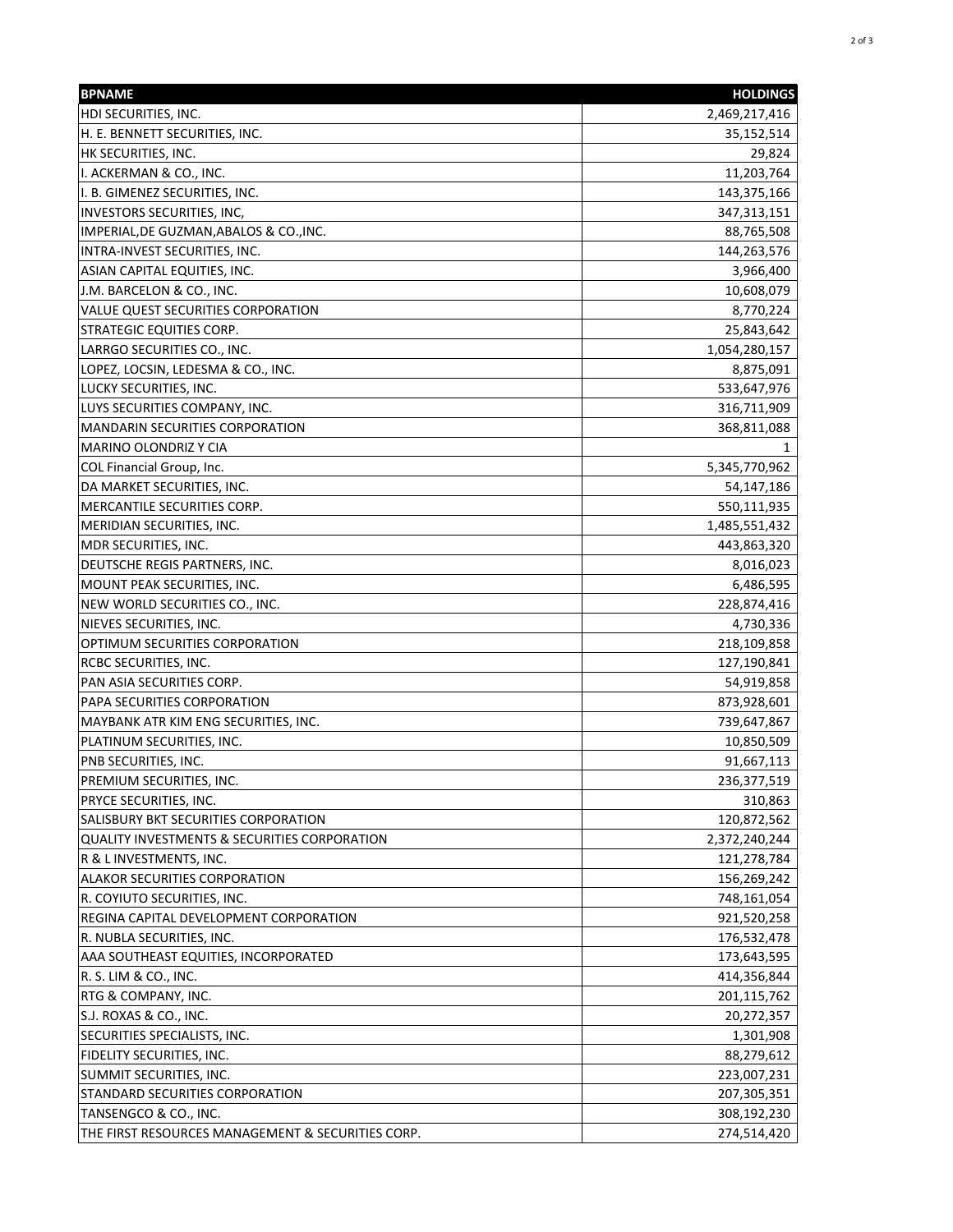| <b>BPNAME</b>                                            | <b>HOLDINGS</b> |
|----------------------------------------------------------|-----------------|
| TOWER SECURITIES, INC.                                   | 1,779,309,032   |
| TRANS-ASIA SECURITIES, INC.                              | 94,000          |
| APEX PHILIPPINES EQUITIES CORPORATION                    | 2,001,000       |
| TRENDLINE SECURITIES CORPORATION                         | 2,633,142       |
| TRI-STATE SECURITIES, INC.                               | 209,833,835     |
| <b>UCPB SECURITIES, INC.</b>                             | 3,114,679,655   |
| <b>E.SECURITIES, INC.</b>                                | 3,199,200       |
| <b>VENTURE SECURITIES, INC.</b>                          | 951,561,691     |
| VICSAL SECURITIES & STOCK BROKERAGE, INC.                | 55,000,000      |
| FIRST METRO SECURITIES BROKERAGE CORP.                   | 1,176,689,321   |
| <b>WEALTH SECURITIES, INC.</b>                           | 186,415,773     |
| WESTLINK GLOBAL EQUITIES, INC.                           | 32,899,625      |
| BERNAD SECURITIES, INC.                                  | 184,708,826     |
| <b>WONG SECURITIES CORPORATION</b>                       | 15,040,000      |
| YAO & ZIALCITA, INC.                                     | 699,117,087     |
| YU & COMPANY, INC.                                       | 1,825,513,379   |
| <b>BDO SECURITIES CORPORATION</b>                        | 1,858,342,083   |
| <b>EAGLE EQUITIES, INC.</b>                              | 399,754,191     |
| GOLDEN TOWER SECURITIES & HOLDINGS, INC.                 | 46,699,685      |
| SOLAR SECURITIES, INC.                                   | 3,785,026,018   |
| G.D. TAN & COMPANY, INC.                                 | 96,522,508      |
| PHILIPPINE EQUITY PARTNERS, INC.                         | 14,284,760      |
| UNICAPITAL SECURITIES INC.                               | 267,478,809     |
| SunSecurities, Inc.                                      | 409,642,257     |
| COHERCO SECURITIES, INC.                                 | 20,000,000      |
| ARMSTRONG SECURITIES, INC.                               | 420,712         |
| KING'S POWER SECURITIES, INC.                            | 2,563,161,796   |
| TIMSON SECURITIES, INC.                                  | 41,676,966      |
| STAR ALLIANCE SECURITIES CORP.                           | 78,652          |
| <b>CITIBANK N.A.</b>                                     | 859,940,134     |
| AB CAPITAL & INVESTMENT CORP. - TRUST & INVESTMENT DIV.  | 5,750,252       |
| UNITED COCONUT PLANTERS LIFE ASSURANCE CORPORATION       | 149,000,000     |
| RCBC TRUST & INVESTMENT DIVISION - VARIOUS TAXABLE ACCTS | 1,000,000       |

**TOTAL 77,882,044,206** If no written notice of any error or correction is received by PDTC within five (5) calendar days from receipt hereof, you shall be

deemed to have accepted the accuracy and completeness of the details indicated in this report.

This document is computer generated and requires no signature.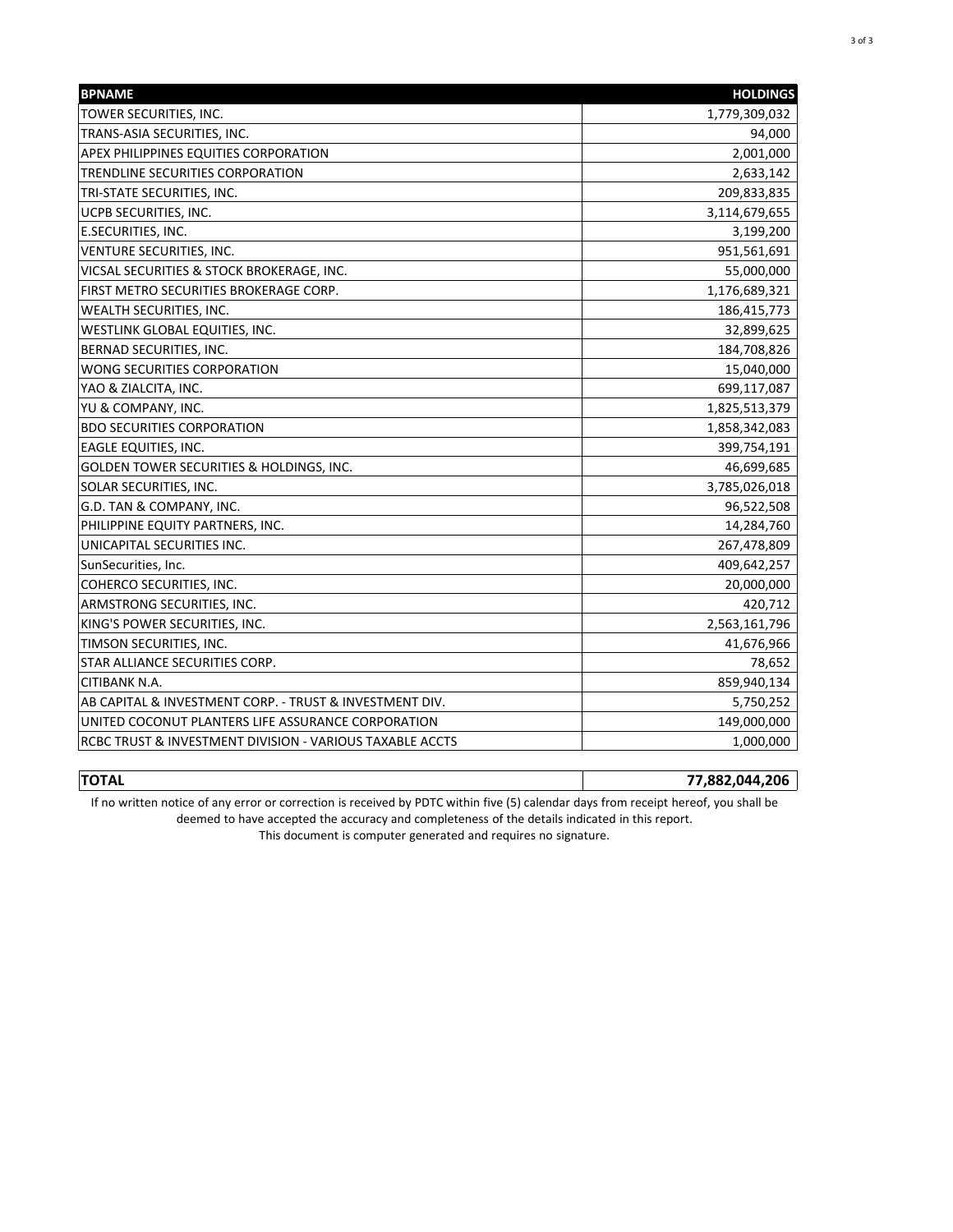Stock Transfer Service Inc. et al. 2010 1 Page No. 2010

|      |                                    | MANILA MANING CORPORATION (MAB)<br>List of Top 100 Stockholders<br>As of 12/31/2018 |                      |      |
|------|------------------------------------|-------------------------------------------------------------------------------------|----------------------|------|
| Rank | Name                               |                                                                                     | Holdinas             | Rank |
|      | PCD NOMINEE CORPORATION (FILIPINO) |                                                                                     | 32,456,278,515 31.34 |      |

| <b>Rank</b>  | name                                                          | <b>HOTQ1NGS</b>          | <b>Rank</b> |
|--------------|---------------------------------------------------------------|--------------------------|-------------|
| $\mathbf{1}$ | PCD NOMINEE CORPORATION (FILIPINO)                            | 32,456,278,515 31.34%    |             |
| 2            | F. YAP SECURITIES, INC.                                       | 15, 398, 414, 195 14.87% |             |
| 3            | F. YP SEURITIES INC F. YAP SECURITIES, INC.                   | 12, 477, 721, 842 12.05% |             |
| 4            | LEPANTO CONSOLIDATED MINING COMPANY                           | 12,045,531,915 11.63%    |             |
| 5            | F. YAP SECURITIES INC F. YAP SECURITIES, INC.                 | 9,355,685,411 09.03%     |             |
| 6            | LEPANTO INVESTMENT & DEV. CORPORATION                         | 5,037,619,533 04.86%     |             |
| 7            | PCD NOMINEE CORPORATION (NON-FILIPINO)                        | 2,836,815,892 02.74%     |             |
| 8            | PAULINO YAP                                                   | 1,807,117,128 01.74%     |             |
| 9            | F. YAP SECURITIES INC.                                        | 1,665,206,615 01.61%     |             |
| 10           | CRESENCIO YAP                                                 | 1,454,767,065 01.40%     |             |
| 11           | BRYAN YAP                                                     | 1, 124, 317, 007 01.09%  |             |
| 12           | EMMA YAP                                                      | 962,564,863 00.93%       |             |
| 13           | CORONET PROPERTY HOLDINGS CORP CORONET PROPERTY HOLDINGS CORP | 851,662,573 00.82%       |             |
| 14           | PACITA YAP                                                    | 824,539,227 00.80%       |             |
| 15           | DAVID GO SECURITIES CORP. DAVID GO SECURITIES CORP.           | 586,065,344 00.57%       |             |
| 16           | CHRISTINE KAREN YAP                                           | 492, 917, 544 00.48%     |             |
| 17           | CHRISTINE YAP                                                 | 461,919,918 00.45%       |             |
| 18           | PAUL YAP JR.                                                  | 434,761,927 00.42%       |             |
| 19           | QUALITY INVESTMENTS & SECURITIES CORP.                        | 415,011,235 00.40%       |             |
| 20           | MARTESIO PEREZ                                                | 251,735,175 00.24%       |             |
| 21           | SHIPSIDE, INC.                                                | 232,893,997 00.22%       |             |
| 22           | JESSAMYN DESIREE B. PEREZ                                     | 191,561,253              | 00.18%      |
| 23           | THE FIRST RESOURCES MANAGEMENT & SECURITIES CORPORATION       | 150,000,000 00.14%       |             |
| 24           | MARTESIO C. PEREZ                                             | 134,099,084 00.13%       |             |
| 25           | FELIPE YAP                                                    | 125,035,206 00.12%       |             |
| 26           | MA. CYMBELINE B. PEREZ                                        | 113, 111, 253 00. 11%    |             |
|              |                                                               |                          |             |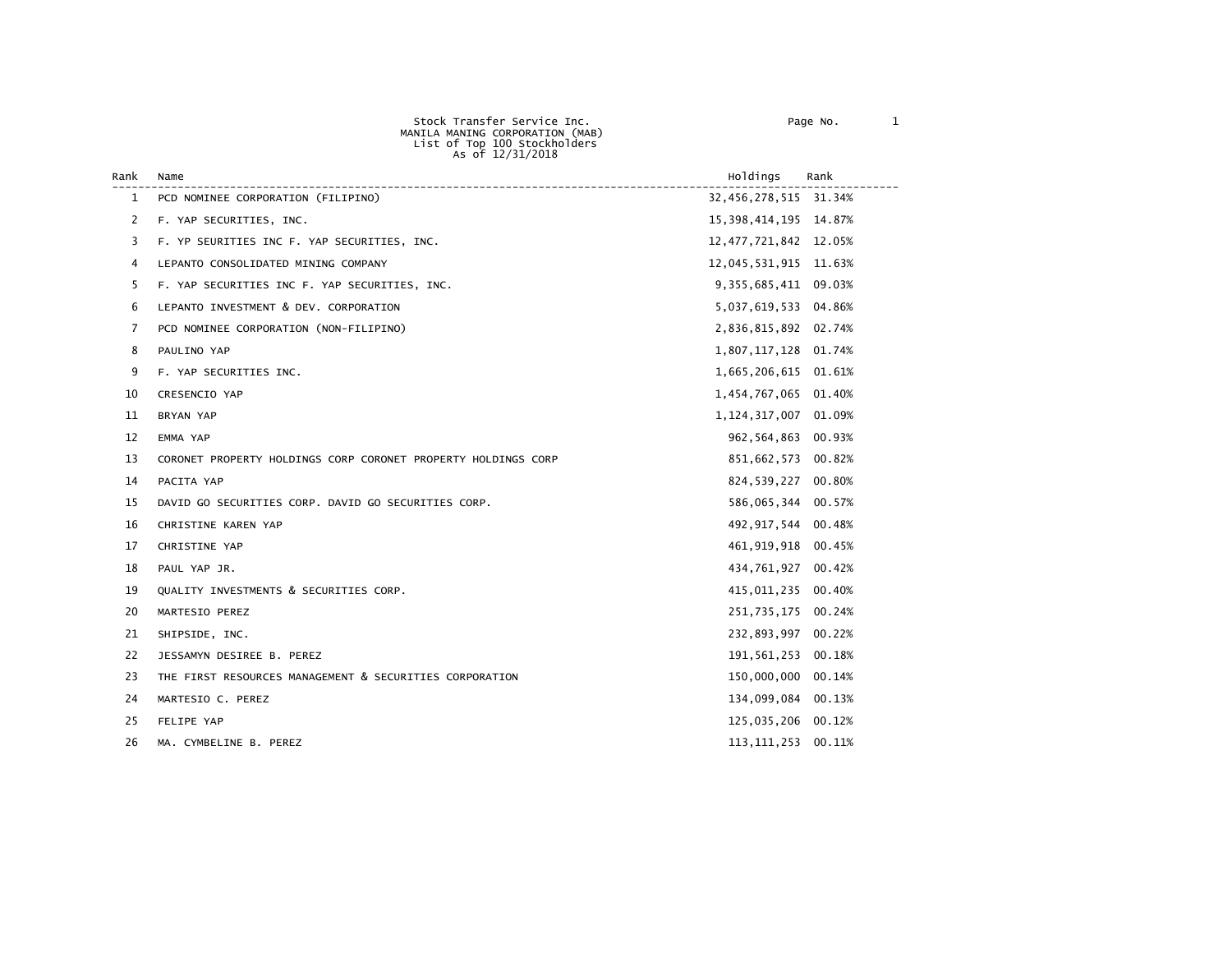| Stock Transfer Service Inc.     | Page No. |  |
|---------------------------------|----------|--|
| MANILA MANING CORPORATION (MAB) |          |  |
| List of Top 100 Stockholders    |          |  |
| As of 12/31/2018                |          |  |
|                                 |          |  |

| Page No. |  |
|----------|--|
|----------|--|

| Rank | Name                                                 | Holdings              | Rank |
|------|------------------------------------------------------|-----------------------|------|
| 27   | KATERINA TANYA B. PEREZ                              | 113, 111, 253 00. 11% |      |
| 28   | CHARLENE DENISE B. PEREZ                             | 112,269,072 00.11%    |      |
| 29   | ARLENE K. YAP                                        | 90, 152, 434 00.09%   |      |
| 30   | QUALITY INVESTMENTS & SECURITIES CORPORATION         | 88,544,696 00.09%     |      |
| 31   | HORACIO RODRIGUEZ                                    | 70,455,575 00.07%     |      |
| 32   | FAUSTO R. PREYSLER JR.                               | 57,640,449 00.06%     |      |
| 33   | PL LIM INVESTMENTS, INC.                             | 57,000,000 00.06%     |      |
| 34   | EDUARDO BANGAYAN                                     | 27,669,589 00.03%     |      |
| 35   | JULIA K. MARIA ALESANDRA K. DE LA CRUZ DE LA CRUZ OR | 27,329,421 00.03%     |      |
| 36   | WILLIAM RAGOS ENRILE II                              | 25,617,977 00.02%     |      |
| 37   | FLORA NG SIU KHENG                                   | 25,000,000 00.02%     |      |
| 38   | E.N. MADRAZO CORP. E. N. MADRAZO CORP.               | 22,710,000 00.02%     |      |
| 39   | <b>GENARA LIMSON</b>                                 | 22,050,000 00.02%     |      |
| 40   | SMS DEVELOPMENT CORP.                                | 21,000,000 00.02%     |      |
| 41   | F. YAP SECURITIES, INC. ACCOUNT NO. BY               | 19,434,384 00.02%     |      |
| 42   | A/C -CKY FYSI                                        | 18,454,855 00.02%     |      |
| 43   | LUISA CO                                             | 18, 167, 337 00.02%   |      |
| 44   | MARIO CRUEL                                          | 18,020,000 00.02%     |      |
| 45   | ARTEMIO F. DISINI                                    | 17,700,000 00.02%     |      |
| 46   | ALBERTO MENDOZA                                      | 16,494,382 00.02%     |      |
| 47   | DANILO G. BAUTISTA                                   | 16,287,467 00.02%     |      |
| 48   | SUNDER HEMANDAS                                      | 15,876,000 00.02%     |      |
| 49   | PLLIM MANAGEMENT & INVESTMENT INC.                   | 15,486,891 00.01%     |      |
| 50   | CORE MARITIME CORPORATION                            | 15,394,757 00.01%     |      |
| 51   | QUALITY INVESTMENTS & SECS. CORP. A/C #017003        | 11,680,000 00.01%     |      |
| 52   | PEDRO WONG MADARANG                                  | 11,000,000 00.01%     |      |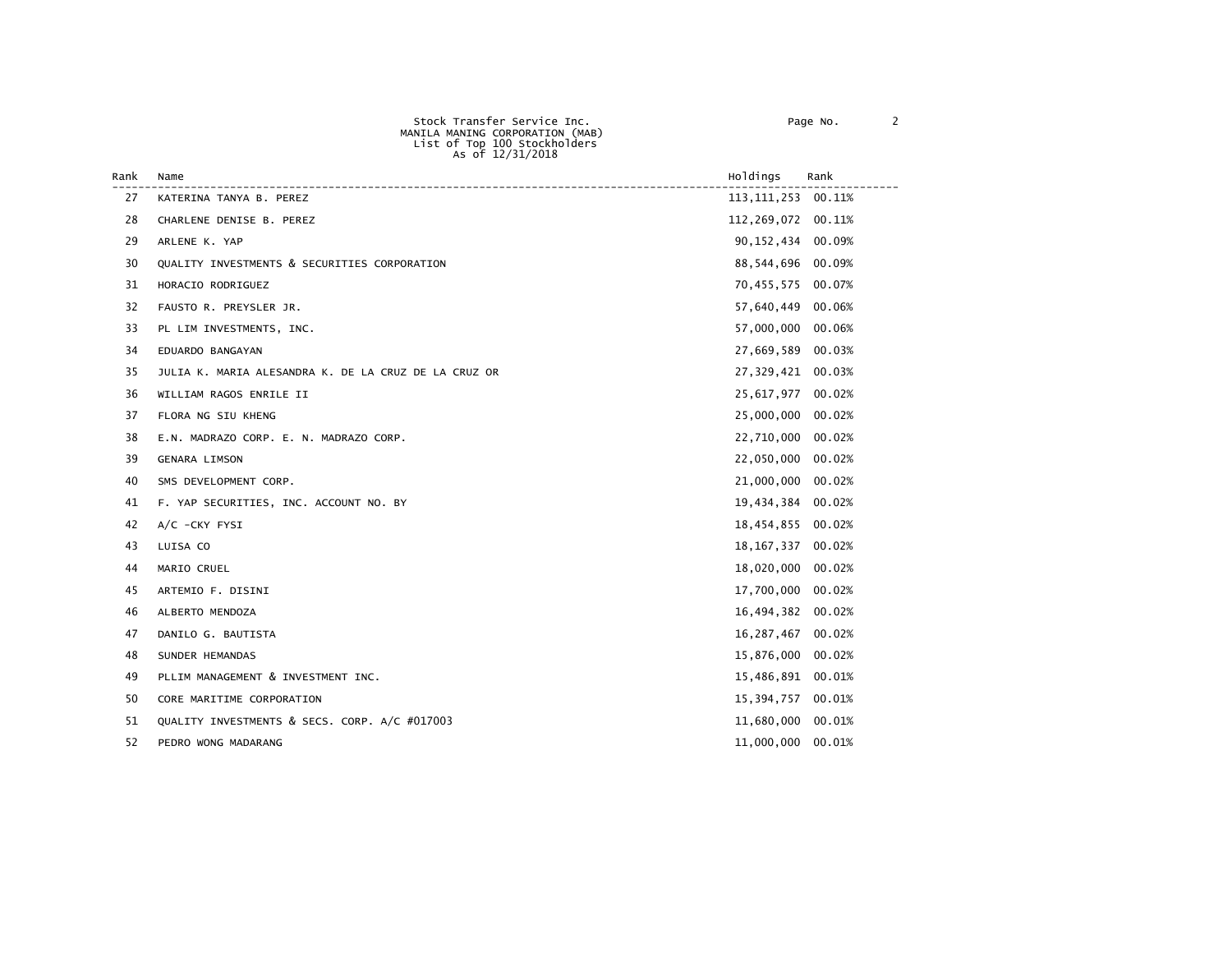| Stock Transfer Service Inc.     |
|---------------------------------|
| MANILA MANING CORPORATION (MAB) |
| List of Top 100 Stockholders    |
| As of 12/31/2018                |
|                                 |

| Rank | Name                                                         | Holdings         | Rank   |
|------|--------------------------------------------------------------|------------------|--------|
| 53   | HIGHLAND SECURITIES INC HIGHLAND SECURITIES, INC.            | 10,269,663       | 00.01% |
| 54   | EVELYN ONG LAO                                               | 10,000,000       | 00.01% |
| 55   | PHILIPPINE INTERNATIONAL LIFE INSURANCE CO., INC.            | 10,000,000       | 00.01% |
| 56   | AMERICAN WIRE & CABLE CO. INC AMERICAN WIRE & CABLE CO. INC. | 10,000,000       | 00.01% |
| 57   | ROGER C. ANG                                                 | 10,000,000       | 00.01% |
| 58   | NATHANIEL PEREZ                                              | 10,000,000       | 00.01% |
| 59   | VIRGINIA G. CORDERO                                          | 9,941,123        | 00.01% |
| 60   | FGC MARKETING CORP. FGC MARKETING CORP.                      | 9,698,697        | 00.01% |
| 61   | BLUE RIDGE MINERAL CORP BLUE RIDGE MINERAL CORP.             | 9,600,000        | 00.01% |
| 62   | LUPICINO C. ANDALAN                                          | 9,127,035        | 00.01% |
| 63   | FRANCISCO ONG                                                | 7,644,000        | 00.01% |
| 64   | CATHERINE CHOA                                               | 7,600,000        | 00.01% |
| 65   | LILY CHI                                                     | 7,500,000        | 00.01% |
| 66   | PEDRO W. MADARANG                                            | 7,500,000        | 00.01% |
| 67   | SAMSON CORDERO JR.                                           | 7,350,000        | 00.01% |
| 68   | FLORENTINA BANEZ                                             | 7,075,571 00.01% |        |
| 69   | ALEX C. GRANT                                                | 6,992,967        | 00.01% |
| 70   | GILBERT LIU                                                  | 6,872,659        | 00.01% |
| 71   | LEONILO A. CUERDO                                            | 6,699,639        | 00.01% |
| 72   | LAMBERTO O. DANAQUE                                          | 6,644,400        | 00.01% |
| 73   | ZHUI XU ZHUI XU                                              | 6,300,000        | 00.01% |
| 74   | MERCANTILE INSURANCE CO., INC.                               | 6,300,000        | 00.01% |
| 75   | CHRISTOPHER BELL-KNIGHT                                      | 6,200,000        | 00.01% |
| 76   | CANDICE CHOA COCUACO                                         | 6,084,269        | 00.01% |
| 77   | TIAN SANG TIAN SANG                                          | 6,061,686        | 00.01% |
| 78   | RAY C. ESPINOSA                                              | 6,000,000        | 00.01% |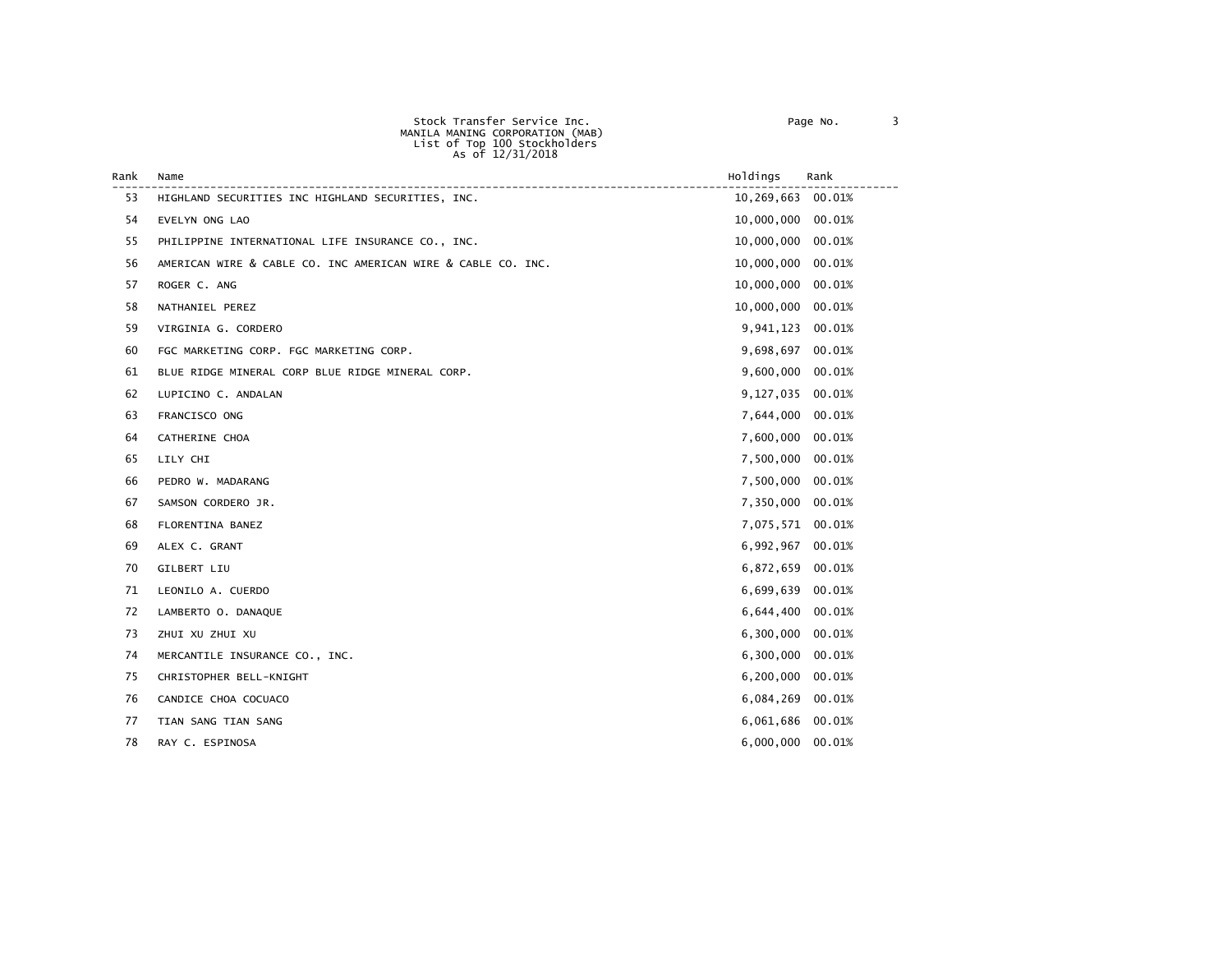|      | AS UI IZ/JI/ZUIO          |                  |      |
|------|---------------------------|------------------|------|
| Rank | Name                      | Holdings         | Rank |
| 79   | JOHN HARPER               | 6,000,000 00.01% |      |
| 80   | MARIA LOURDES TUASON      | 5,930,337 00.01% |      |
| 81   | DOMINGO TIU               | 5,880,000 00.01% |      |
| 82   | ELIZABETH ZARATE          | 5,754,451 00.01% |      |
| 83   | MARIA VIRGINIA KABIGTING  | 5,153,400 00.00% |      |
| 84   | ARSENIO V. PAREDES        | 5,123,596 00.00% |      |
| 85   | CHARLENE DENISE PEREZ     | 5,111,336 00.00% |      |
| 86   | MA. CYMBELINE PEREZ       | 5,111,336 00.00% |      |
| 87   | KATERINE TANYA PEREZ      | 5,111,336 00.00% |      |
| 88   | HERITAGE PROPERTIES, INC. | 5,032,554 00.00% |      |

| ິ  | KATERINE TARTA LEREZ         |           |           |
|----|------------------------------|-----------|-----------|
| 88 | HERITAGE PROPERTIES, INC.    | 5,032,554 | $00.00\%$ |
| 89 | JOSEPH ONG                   | 5,000,000 | 00.00%    |
| 90 | PETER D. GARRUCHO JR.        | 5,000,000 | 00.00%    |
| 91 | PEDRO O. TAN                 | 5,000,000 | 00.00%    |
| 92 | PAUL CO                      | 5,000,000 | $00.00\%$ |
| 93 | RESTITUTO C. BUENVIAJE       | 4,939,200 | 00.00%    |
| 94 | MOHAN HEMANDAS               | 4,900,000 | $00.00\%$ |
| 95 | TIONG SECURITIES, INC.       | 4,559,057 | $00.00\%$ |
| 96 | PHILFINANCE SECURITIES CORP. | 4,508,490 | 00.00%    |
| 97 | LIBRADO S. CALILUNG          | 4,447,926 | 00.00%    |
| 98 | LACHMAN C. RAMCHANDANI       | 4,347,000 | $00.00\%$ |
| 99 | MARINA ANG                   | 4,276,993 | $00.00\%$ |
|    |                              |           |           |

100 RICHARD Y. SY 4,116,000 00.00%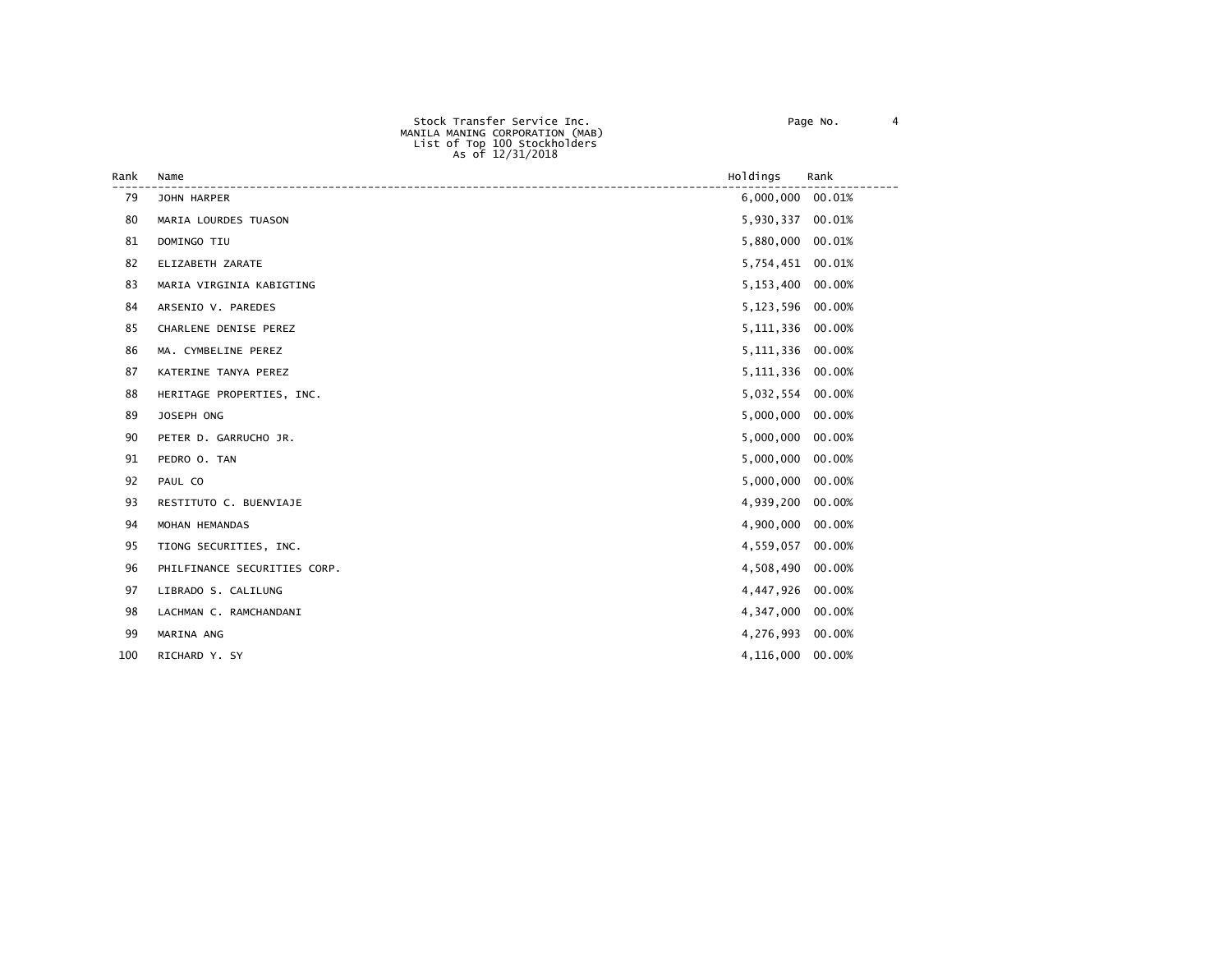|      |      | Stock Transfer Service Inc.<br>MANILA MANING CORPORATION (MAB)<br>List of Top 100 Stockholders<br>As of 12/31/2018 | Page No.         |  |
|------|------|--------------------------------------------------------------------------------------------------------------------|------------------|--|
| Rank | Name |                                                                                                                    | Holdings<br>Rank |  |
|      |      |                                                                                                                    |                  |  |
|      |      | Total Top 100 Shareholders : 103,159,664,977 99.59%                                                                |                  |  |
|      |      | Total Outstanding Shares 103,576,098,876                                                                           |                  |  |

===============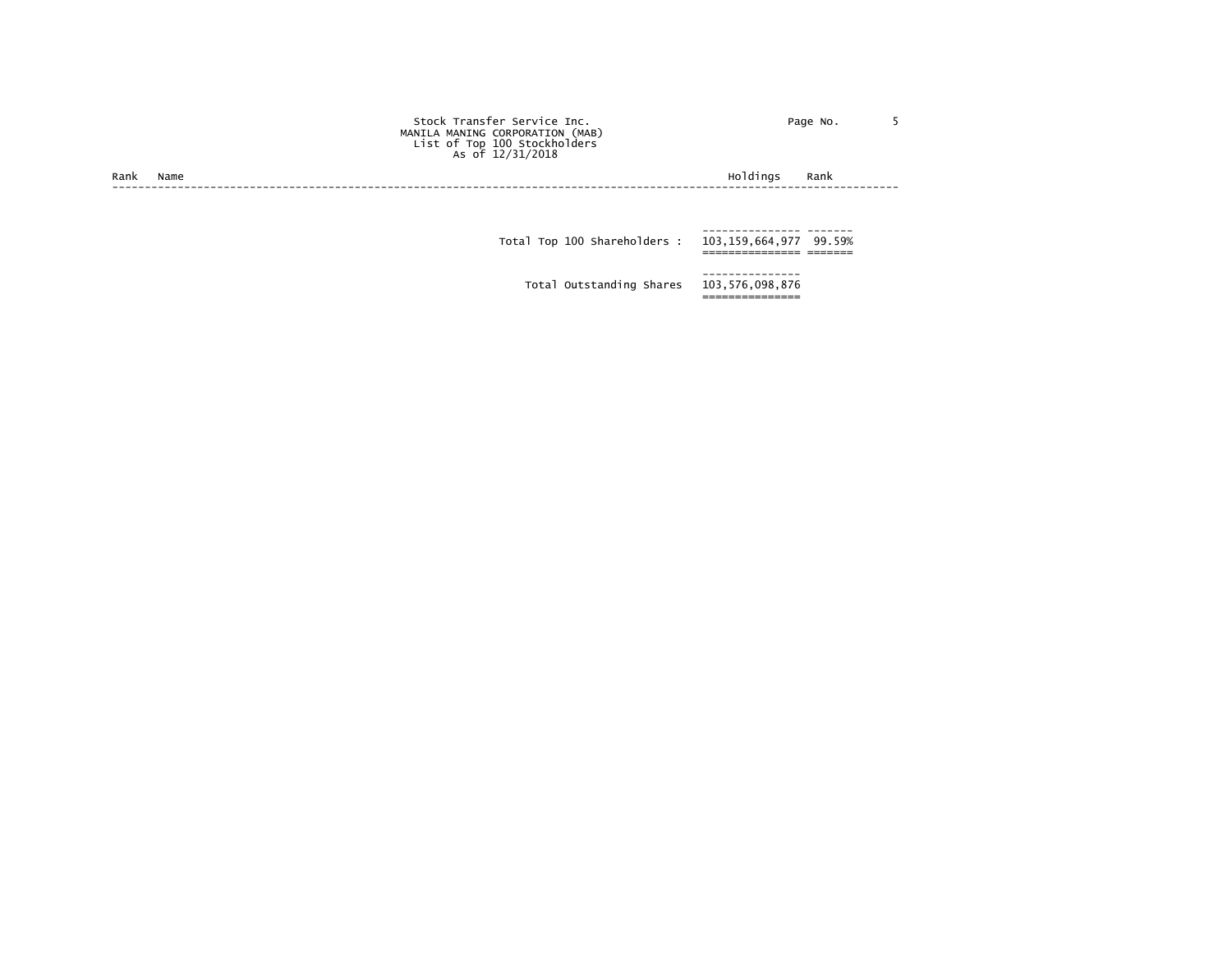## **BENEFICIAL OWNER REPORT**

## Company Code - MAB00000000 & Company Name - MANILA MINING B

Business Date: December 28, 2018

| UPCC SECURITIES CORP.<br>43,412,983<br>A & A SECURITIES, INC.<br>169,359,269<br><b>ABACUS SECURITIES CORPORATION</b><br>2,536,234,101<br>PHILSTOCKS FINANCIAL INC<br>502,447,773<br>A. T. DE CASTRO SECURITIES CORP.<br>45,385,993<br>ALL ASIA SECURITIES MANAGEMENT CORP.<br>856,000<br>9,179,590<br>ALPHA SECURITIES CORP.<br><b>BA SECURITIES, INC.</b><br>40,475,314<br>AP SECURITIES INCORPORATED<br>295,836,248<br>ANSALDO, GODINEZ & CO., INC.<br>148,780,109<br>AB CAPITAL SECURITIES, INC.<br>1,074,349,984<br>SB EQUITIES, INC.<br>678,728,150<br>ASIA PACIFIC CAPITAL EQUITIES & SECURITIES CORP.<br>2,043,194<br>ASIASEC EQUITIES, INC.<br>2,287,960,744<br><b>ASTRA SECURITIES CORPORATION</b><br>538,808,889<br>CHINA BANK SECURITIES CORPORATION<br>2,810<br>MACQUARIE CAPITAL SECURITIES (PHILIPPINES), INC.<br>2,706,319<br>BELSON SECURITIES, INC.<br>275,253,535<br>BENJAMIN CO CA & CO., INC.<br>6,203,724<br>B. H. CHUA SECURITIES CORPORATION<br>144,334,685<br>JAKA SECURITIES CORP.<br>61,802,471<br><b>BPI SECURITIES CORPORATION</b><br>500,376,822<br>CAMPOS, LANUZA & COMPANY, INC.<br>22,736,630<br>SINCERE SECURITIES CORPORATION<br>158,334,831<br><b>BDO NOMURA SECURITIES INC</b><br>80,274,392<br>CITISECURITIES, INC.<br>41,898,079<br>TRITON SECURITIES CORP.<br>170,388,426<br><b>IGC SECURITIES INC.</b><br>255,162,449<br><b>CUALOPING SECURITIES CORPORATION</b><br>16,377,593<br>DBP-DAIWA CAPITAL MARKETS PHILPPINES, INC.<br>16,483,567<br>DAVID GO SECURITIES CORP.<br>1,571,200,049<br>DIVERSIFIED SECURITIES, INC.<br>13,846,841<br>E. CHUA CHIACO SECURITIES, INC.<br>193,986,969<br>EQUITABLE SECURIITES (PHILS.) INC.<br>2,044,756<br>192,434<br>EASTERN SECURITIES DEVELOPMENT CORPORATION<br>150,072,198<br>55,923,435<br>EQUITIWORLD SECURITIES, INC.<br>EVERGREEN STOCK BROKERAGE & SEC., INC.<br>368,237,225<br>FIRST ORIENT SECURITIES, INC.<br>16,793,976<br>F. YAP SECURITIES, INC.<br>765,248,587<br>AURORA SECURITIES, INC.<br>20,099,999<br>GLOBALINKS SECURITIES & STOCKS, INC.<br>122,289,269<br>JSG SECURITIES, INC.<br>67,195,225<br><b>GOLDSTAR SECURITIES, INC.</b><br>155,043,807<br>GUILD SECURITIES, INC.<br>170,346,245<br>HDI SECURITIES, INC.<br>674,772,930 | <b>BPNAME</b>                        | <b>HOLDINGS</b> |
|--------------------------------------------------------------------------------------------------------------------------------------------------------------------------------------------------------------------------------------------------------------------------------------------------------------------------------------------------------------------------------------------------------------------------------------------------------------------------------------------------------------------------------------------------------------------------------------------------------------------------------------------------------------------------------------------------------------------------------------------------------------------------------------------------------------------------------------------------------------------------------------------------------------------------------------------------------------------------------------------------------------------------------------------------------------------------------------------------------------------------------------------------------------------------------------------------------------------------------------------------------------------------------------------------------------------------------------------------------------------------------------------------------------------------------------------------------------------------------------------------------------------------------------------------------------------------------------------------------------------------------------------------------------------------------------------------------------------------------------------------------------------------------------------------------------------------------------------------------------------------------------------------------------------------------------------------------------------------------------------------------------------------------------------------------------------------------------------------------------------------------------------------------------------------------------------------------------------------------------|--------------------------------------|-----------------|
|                                                                                                                                                                                                                                                                                                                                                                                                                                                                                                                                                                                                                                                                                                                                                                                                                                                                                                                                                                                                                                                                                                                                                                                                                                                                                                                                                                                                                                                                                                                                                                                                                                                                                                                                                                                                                                                                                                                                                                                                                                                                                                                                                                                                                                      |                                      |                 |
|                                                                                                                                                                                                                                                                                                                                                                                                                                                                                                                                                                                                                                                                                                                                                                                                                                                                                                                                                                                                                                                                                                                                                                                                                                                                                                                                                                                                                                                                                                                                                                                                                                                                                                                                                                                                                                                                                                                                                                                                                                                                                                                                                                                                                                      |                                      |                 |
|                                                                                                                                                                                                                                                                                                                                                                                                                                                                                                                                                                                                                                                                                                                                                                                                                                                                                                                                                                                                                                                                                                                                                                                                                                                                                                                                                                                                                                                                                                                                                                                                                                                                                                                                                                                                                                                                                                                                                                                                                                                                                                                                                                                                                                      |                                      |                 |
|                                                                                                                                                                                                                                                                                                                                                                                                                                                                                                                                                                                                                                                                                                                                                                                                                                                                                                                                                                                                                                                                                                                                                                                                                                                                                                                                                                                                                                                                                                                                                                                                                                                                                                                                                                                                                                                                                                                                                                                                                                                                                                                                                                                                                                      |                                      |                 |
|                                                                                                                                                                                                                                                                                                                                                                                                                                                                                                                                                                                                                                                                                                                                                                                                                                                                                                                                                                                                                                                                                                                                                                                                                                                                                                                                                                                                                                                                                                                                                                                                                                                                                                                                                                                                                                                                                                                                                                                                                                                                                                                                                                                                                                      |                                      |                 |
|                                                                                                                                                                                                                                                                                                                                                                                                                                                                                                                                                                                                                                                                                                                                                                                                                                                                                                                                                                                                                                                                                                                                                                                                                                                                                                                                                                                                                                                                                                                                                                                                                                                                                                                                                                                                                                                                                                                                                                                                                                                                                                                                                                                                                                      |                                      |                 |
|                                                                                                                                                                                                                                                                                                                                                                                                                                                                                                                                                                                                                                                                                                                                                                                                                                                                                                                                                                                                                                                                                                                                                                                                                                                                                                                                                                                                                                                                                                                                                                                                                                                                                                                                                                                                                                                                                                                                                                                                                                                                                                                                                                                                                                      |                                      |                 |
|                                                                                                                                                                                                                                                                                                                                                                                                                                                                                                                                                                                                                                                                                                                                                                                                                                                                                                                                                                                                                                                                                                                                                                                                                                                                                                                                                                                                                                                                                                                                                                                                                                                                                                                                                                                                                                                                                                                                                                                                                                                                                                                                                                                                                                      |                                      |                 |
|                                                                                                                                                                                                                                                                                                                                                                                                                                                                                                                                                                                                                                                                                                                                                                                                                                                                                                                                                                                                                                                                                                                                                                                                                                                                                                                                                                                                                                                                                                                                                                                                                                                                                                                                                                                                                                                                                                                                                                                                                                                                                                                                                                                                                                      |                                      |                 |
|                                                                                                                                                                                                                                                                                                                                                                                                                                                                                                                                                                                                                                                                                                                                                                                                                                                                                                                                                                                                                                                                                                                                                                                                                                                                                                                                                                                                                                                                                                                                                                                                                                                                                                                                                                                                                                                                                                                                                                                                                                                                                                                                                                                                                                      |                                      |                 |
|                                                                                                                                                                                                                                                                                                                                                                                                                                                                                                                                                                                                                                                                                                                                                                                                                                                                                                                                                                                                                                                                                                                                                                                                                                                                                                                                                                                                                                                                                                                                                                                                                                                                                                                                                                                                                                                                                                                                                                                                                                                                                                                                                                                                                                      |                                      |                 |
|                                                                                                                                                                                                                                                                                                                                                                                                                                                                                                                                                                                                                                                                                                                                                                                                                                                                                                                                                                                                                                                                                                                                                                                                                                                                                                                                                                                                                                                                                                                                                                                                                                                                                                                                                                                                                                                                                                                                                                                                                                                                                                                                                                                                                                      |                                      |                 |
|                                                                                                                                                                                                                                                                                                                                                                                                                                                                                                                                                                                                                                                                                                                                                                                                                                                                                                                                                                                                                                                                                                                                                                                                                                                                                                                                                                                                                                                                                                                                                                                                                                                                                                                                                                                                                                                                                                                                                                                                                                                                                                                                                                                                                                      |                                      |                 |
|                                                                                                                                                                                                                                                                                                                                                                                                                                                                                                                                                                                                                                                                                                                                                                                                                                                                                                                                                                                                                                                                                                                                                                                                                                                                                                                                                                                                                                                                                                                                                                                                                                                                                                                                                                                                                                                                                                                                                                                                                                                                                                                                                                                                                                      |                                      |                 |
|                                                                                                                                                                                                                                                                                                                                                                                                                                                                                                                                                                                                                                                                                                                                                                                                                                                                                                                                                                                                                                                                                                                                                                                                                                                                                                                                                                                                                                                                                                                                                                                                                                                                                                                                                                                                                                                                                                                                                                                                                                                                                                                                                                                                                                      |                                      |                 |
|                                                                                                                                                                                                                                                                                                                                                                                                                                                                                                                                                                                                                                                                                                                                                                                                                                                                                                                                                                                                                                                                                                                                                                                                                                                                                                                                                                                                                                                                                                                                                                                                                                                                                                                                                                                                                                                                                                                                                                                                                                                                                                                                                                                                                                      |                                      |                 |
|                                                                                                                                                                                                                                                                                                                                                                                                                                                                                                                                                                                                                                                                                                                                                                                                                                                                                                                                                                                                                                                                                                                                                                                                                                                                                                                                                                                                                                                                                                                                                                                                                                                                                                                                                                                                                                                                                                                                                                                                                                                                                                                                                                                                                                      |                                      |                 |
|                                                                                                                                                                                                                                                                                                                                                                                                                                                                                                                                                                                                                                                                                                                                                                                                                                                                                                                                                                                                                                                                                                                                                                                                                                                                                                                                                                                                                                                                                                                                                                                                                                                                                                                                                                                                                                                                                                                                                                                                                                                                                                                                                                                                                                      |                                      |                 |
|                                                                                                                                                                                                                                                                                                                                                                                                                                                                                                                                                                                                                                                                                                                                                                                                                                                                                                                                                                                                                                                                                                                                                                                                                                                                                                                                                                                                                                                                                                                                                                                                                                                                                                                                                                                                                                                                                                                                                                                                                                                                                                                                                                                                                                      |                                      |                 |
|                                                                                                                                                                                                                                                                                                                                                                                                                                                                                                                                                                                                                                                                                                                                                                                                                                                                                                                                                                                                                                                                                                                                                                                                                                                                                                                                                                                                                                                                                                                                                                                                                                                                                                                                                                                                                                                                                                                                                                                                                                                                                                                                                                                                                                      |                                      |                 |
|                                                                                                                                                                                                                                                                                                                                                                                                                                                                                                                                                                                                                                                                                                                                                                                                                                                                                                                                                                                                                                                                                                                                                                                                                                                                                                                                                                                                                                                                                                                                                                                                                                                                                                                                                                                                                                                                                                                                                                                                                                                                                                                                                                                                                                      |                                      |                 |
|                                                                                                                                                                                                                                                                                                                                                                                                                                                                                                                                                                                                                                                                                                                                                                                                                                                                                                                                                                                                                                                                                                                                                                                                                                                                                                                                                                                                                                                                                                                                                                                                                                                                                                                                                                                                                                                                                                                                                                                                                                                                                                                                                                                                                                      |                                      |                 |
|                                                                                                                                                                                                                                                                                                                                                                                                                                                                                                                                                                                                                                                                                                                                                                                                                                                                                                                                                                                                                                                                                                                                                                                                                                                                                                                                                                                                                                                                                                                                                                                                                                                                                                                                                                                                                                                                                                                                                                                                                                                                                                                                                                                                                                      |                                      |                 |
|                                                                                                                                                                                                                                                                                                                                                                                                                                                                                                                                                                                                                                                                                                                                                                                                                                                                                                                                                                                                                                                                                                                                                                                                                                                                                                                                                                                                                                                                                                                                                                                                                                                                                                                                                                                                                                                                                                                                                                                                                                                                                                                                                                                                                                      |                                      |                 |
|                                                                                                                                                                                                                                                                                                                                                                                                                                                                                                                                                                                                                                                                                                                                                                                                                                                                                                                                                                                                                                                                                                                                                                                                                                                                                                                                                                                                                                                                                                                                                                                                                                                                                                                                                                                                                                                                                                                                                                                                                                                                                                                                                                                                                                      |                                      |                 |
|                                                                                                                                                                                                                                                                                                                                                                                                                                                                                                                                                                                                                                                                                                                                                                                                                                                                                                                                                                                                                                                                                                                                                                                                                                                                                                                                                                                                                                                                                                                                                                                                                                                                                                                                                                                                                                                                                                                                                                                                                                                                                                                                                                                                                                      |                                      |                 |
|                                                                                                                                                                                                                                                                                                                                                                                                                                                                                                                                                                                                                                                                                                                                                                                                                                                                                                                                                                                                                                                                                                                                                                                                                                                                                                                                                                                                                                                                                                                                                                                                                                                                                                                                                                                                                                                                                                                                                                                                                                                                                                                                                                                                                                      |                                      |                 |
|                                                                                                                                                                                                                                                                                                                                                                                                                                                                                                                                                                                                                                                                                                                                                                                                                                                                                                                                                                                                                                                                                                                                                                                                                                                                                                                                                                                                                                                                                                                                                                                                                                                                                                                                                                                                                                                                                                                                                                                                                                                                                                                                                                                                                                      |                                      |                 |
|                                                                                                                                                                                                                                                                                                                                                                                                                                                                                                                                                                                                                                                                                                                                                                                                                                                                                                                                                                                                                                                                                                                                                                                                                                                                                                                                                                                                                                                                                                                                                                                                                                                                                                                                                                                                                                                                                                                                                                                                                                                                                                                                                                                                                                      |                                      |                 |
|                                                                                                                                                                                                                                                                                                                                                                                                                                                                                                                                                                                                                                                                                                                                                                                                                                                                                                                                                                                                                                                                                                                                                                                                                                                                                                                                                                                                                                                                                                                                                                                                                                                                                                                                                                                                                                                                                                                                                                                                                                                                                                                                                                                                                                      |                                      |                 |
|                                                                                                                                                                                                                                                                                                                                                                                                                                                                                                                                                                                                                                                                                                                                                                                                                                                                                                                                                                                                                                                                                                                                                                                                                                                                                                                                                                                                                                                                                                                                                                                                                                                                                                                                                                                                                                                                                                                                                                                                                                                                                                                                                                                                                                      |                                      |                 |
|                                                                                                                                                                                                                                                                                                                                                                                                                                                                                                                                                                                                                                                                                                                                                                                                                                                                                                                                                                                                                                                                                                                                                                                                                                                                                                                                                                                                                                                                                                                                                                                                                                                                                                                                                                                                                                                                                                                                                                                                                                                                                                                                                                                                                                      |                                      |                 |
|                                                                                                                                                                                                                                                                                                                                                                                                                                                                                                                                                                                                                                                                                                                                                                                                                                                                                                                                                                                                                                                                                                                                                                                                                                                                                                                                                                                                                                                                                                                                                                                                                                                                                                                                                                                                                                                                                                                                                                                                                                                                                                                                                                                                                                      |                                      |                 |
|                                                                                                                                                                                                                                                                                                                                                                                                                                                                                                                                                                                                                                                                                                                                                                                                                                                                                                                                                                                                                                                                                                                                                                                                                                                                                                                                                                                                                                                                                                                                                                                                                                                                                                                                                                                                                                                                                                                                                                                                                                                                                                                                                                                                                                      |                                      |                 |
|                                                                                                                                                                                                                                                                                                                                                                                                                                                                                                                                                                                                                                                                                                                                                                                                                                                                                                                                                                                                                                                                                                                                                                                                                                                                                                                                                                                                                                                                                                                                                                                                                                                                                                                                                                                                                                                                                                                                                                                                                                                                                                                                                                                                                                      | <b>EAST WEST CAPITAL CORPORATION</b> |                 |
|                                                                                                                                                                                                                                                                                                                                                                                                                                                                                                                                                                                                                                                                                                                                                                                                                                                                                                                                                                                                                                                                                                                                                                                                                                                                                                                                                                                                                                                                                                                                                                                                                                                                                                                                                                                                                                                                                                                                                                                                                                                                                                                                                                                                                                      |                                      |                 |
|                                                                                                                                                                                                                                                                                                                                                                                                                                                                                                                                                                                                                                                                                                                                                                                                                                                                                                                                                                                                                                                                                                                                                                                                                                                                                                                                                                                                                                                                                                                                                                                                                                                                                                                                                                                                                                                                                                                                                                                                                                                                                                                                                                                                                                      |                                      |                 |
|                                                                                                                                                                                                                                                                                                                                                                                                                                                                                                                                                                                                                                                                                                                                                                                                                                                                                                                                                                                                                                                                                                                                                                                                                                                                                                                                                                                                                                                                                                                                                                                                                                                                                                                                                                                                                                                                                                                                                                                                                                                                                                                                                                                                                                      |                                      |                 |
|                                                                                                                                                                                                                                                                                                                                                                                                                                                                                                                                                                                                                                                                                                                                                                                                                                                                                                                                                                                                                                                                                                                                                                                                                                                                                                                                                                                                                                                                                                                                                                                                                                                                                                                                                                                                                                                                                                                                                                                                                                                                                                                                                                                                                                      |                                      |                 |
|                                                                                                                                                                                                                                                                                                                                                                                                                                                                                                                                                                                                                                                                                                                                                                                                                                                                                                                                                                                                                                                                                                                                                                                                                                                                                                                                                                                                                                                                                                                                                                                                                                                                                                                                                                                                                                                                                                                                                                                                                                                                                                                                                                                                                                      |                                      |                 |
|                                                                                                                                                                                                                                                                                                                                                                                                                                                                                                                                                                                                                                                                                                                                                                                                                                                                                                                                                                                                                                                                                                                                                                                                                                                                                                                                                                                                                                                                                                                                                                                                                                                                                                                                                                                                                                                                                                                                                                                                                                                                                                                                                                                                                                      |                                      |                 |
|                                                                                                                                                                                                                                                                                                                                                                                                                                                                                                                                                                                                                                                                                                                                                                                                                                                                                                                                                                                                                                                                                                                                                                                                                                                                                                                                                                                                                                                                                                                                                                                                                                                                                                                                                                                                                                                                                                                                                                                                                                                                                                                                                                                                                                      |                                      |                 |
|                                                                                                                                                                                                                                                                                                                                                                                                                                                                                                                                                                                                                                                                                                                                                                                                                                                                                                                                                                                                                                                                                                                                                                                                                                                                                                                                                                                                                                                                                                                                                                                                                                                                                                                                                                                                                                                                                                                                                                                                                                                                                                                                                                                                                                      |                                      |                 |
|                                                                                                                                                                                                                                                                                                                                                                                                                                                                                                                                                                                                                                                                                                                                                                                                                                                                                                                                                                                                                                                                                                                                                                                                                                                                                                                                                                                                                                                                                                                                                                                                                                                                                                                                                                                                                                                                                                                                                                                                                                                                                                                                                                                                                                      |                                      |                 |
|                                                                                                                                                                                                                                                                                                                                                                                                                                                                                                                                                                                                                                                                                                                                                                                                                                                                                                                                                                                                                                                                                                                                                                                                                                                                                                                                                                                                                                                                                                                                                                                                                                                                                                                                                                                                                                                                                                                                                                                                                                                                                                                                                                                                                                      |                                      |                 |
|                                                                                                                                                                                                                                                                                                                                                                                                                                                                                                                                                                                                                                                                                                                                                                                                                                                                                                                                                                                                                                                                                                                                                                                                                                                                                                                                                                                                                                                                                                                                                                                                                                                                                                                                                                                                                                                                                                                                                                                                                                                                                                                                                                                                                                      |                                      |                 |
|                                                                                                                                                                                                                                                                                                                                                                                                                                                                                                                                                                                                                                                                                                                                                                                                                                                                                                                                                                                                                                                                                                                                                                                                                                                                                                                                                                                                                                                                                                                                                                                                                                                                                                                                                                                                                                                                                                                                                                                                                                                                                                                                                                                                                                      | H. E. BENNETT SECURITIES, INC.       | 51,453,425      |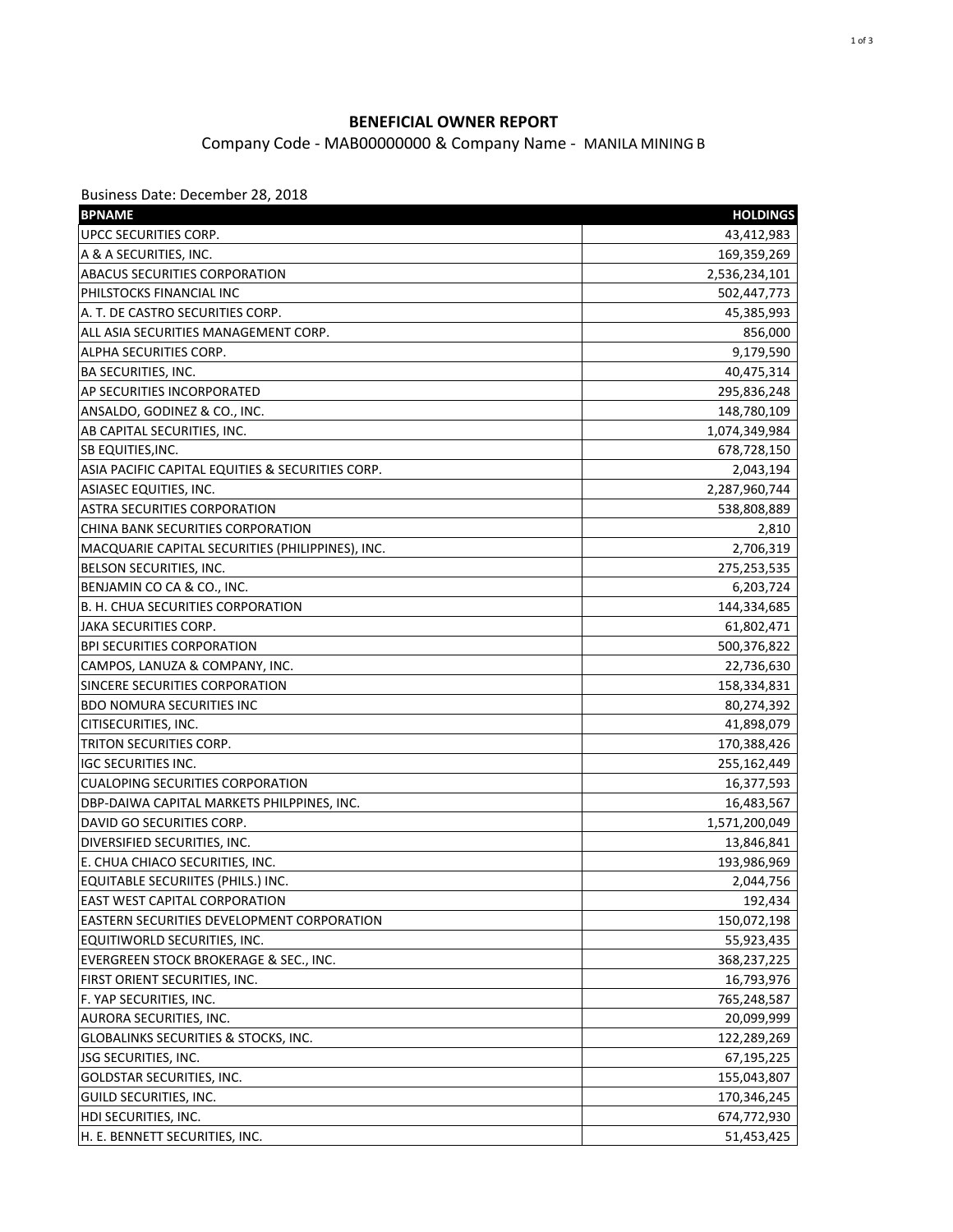| <b>BPNAME</b>                                     | <b>HOLDINGS</b> |
|---------------------------------------------------|-----------------|
| HK SECURITIES, INC.                               | 4,470           |
| I. ACKERMAN & CO., INC.                           | 279,520         |
| II. B. GIMENEZ SECURITIES, INC.                   | 333,732,851     |
| <b>INVESTORS SECURITIES, INC,</b>                 | 90,432,384      |
| IMPERIAL, DE GUZMAN, ABALOS & CO., INC.           | 44,961,049      |
| INTRA-INVEST SECURITIES, INC.                     | 10,296,964      |
| ASIAN CAPITAL EQUITIES, INC.                      | 1,052,448       |
| J.M. BARCELON & CO., INC.                         | 2,782,111       |
| VALUE QUEST SECURITIES CORPORATION                | 73,500,000      |
| <b>STRATEGIC EQUITIES CORP.</b>                   | 31,138,911      |
| LARRGO SECURITIES CO., INC.                       | 40,451,544      |
| LOPEZ, LOCSIN, LEDESMA & CO., INC.                | 3,719,479       |
| LUCKY SECURITIES, INC.                            | 31,514,985      |
| LUYS SECURITIES COMPANY, INC.                     | 339,279,907     |
| <b>MANDARIN SECURITIES CORPORATION</b>            | 277,041,109     |
| MARINO OLONDRIZ Y CIA                             | 796,833         |
| COL Financial Group, Inc.                         | 1,796,342,912   |
| DA MARKET SECURITIES, INC.                        | 34,784,524      |
| MERCANTILE SECURITIES CORP.                       | 278,685,645     |
| MERIDIAN SECURITIES, INC.                         | 116,316,290     |
| MDR SECURITIES, INC.                              | 338,963,739     |
| DEUTSCHE REGIS PARTNERS, INC.                     | 54,959,374      |
| MOUNT PEAK SECURITIES, INC.                       | 2,316,232       |
| NEW WORLD SECURITIES CO., INC.                    | 79,301,280      |
| NIEVES SECURITIES, INC.                           | 1,504,494       |
| OPTIMUM SECURITIES CORPORATION                    | 26,736,872      |
| <b>RCBC SECURITIES, INC.</b>                      | 32,908,907      |
| PAN ASIA SECURITIES CORP.                         | 7,757,470       |
| PAPA SECURITIES CORPORATION                       | 327,029,135     |
| MAYBANK ATR KIM ENG SECURITIES, INC.              | 397,131,841     |
| PNB SECURITIES, INC.                              | 95,860,464      |
| PREMIUM SECURITIES, INC.                          | 44,021,011      |
| <b>PRYCE SECURITIES, INC.</b>                     | 731,572         |
| SALISBURY BKT SECURITIES CORPORATION              | 26,998,876      |
| QUALITY INVESTMENTS & SECURITIES CORPORATION      | 6,203,227,157   |
| R & L INVESTMENTS, INC.                           | 162,287,228     |
| <b>ALAKOR SECURITIES CORPORATION</b>              | 40,000,000      |
| R. COYIUTO SECURITIES, INC.                       | 334,509,718     |
| REGINA CAPITAL DEVELOPMENT CORPORATION            | 161,223,771     |
| R. NUBLA SECURITIES, INC.                         | 105,431,195     |
| AAA SOUTHEAST EQUITIES, INCORPORATED              | 65,451,888      |
| R. S. LIM & CO., INC.                             | 90,770,881      |
| RTG & COMPANY, INC.                               | 3,131,328       |
| S.J. ROXAS & CO., INC.                            | 77,423,640      |
| SECURITIES SPECIALISTS, INC.                      | 3,834,164       |
| FIDELITY SECURITIES, INC.                         | 14,298,033      |
| SUMMIT SECURITIES, INC.                           | 34,922,046      |
| STANDARD SECURITIES CORPORATION                   | 59,939,302      |
| TANSENGCO & CO., INC.                             | 83,674,412      |
| THE FIRST RESOURCES MANAGEMENT & SECURITIES CORP. | 529,726,369     |
| TOWER SECURITIES, INC.                            | 894,462,651     |
| TRENDLINE SECURITIES CORPORATION                  | 599,664         |
| TRI-STATE SECURITIES, INC.                        | 10,217,500      |